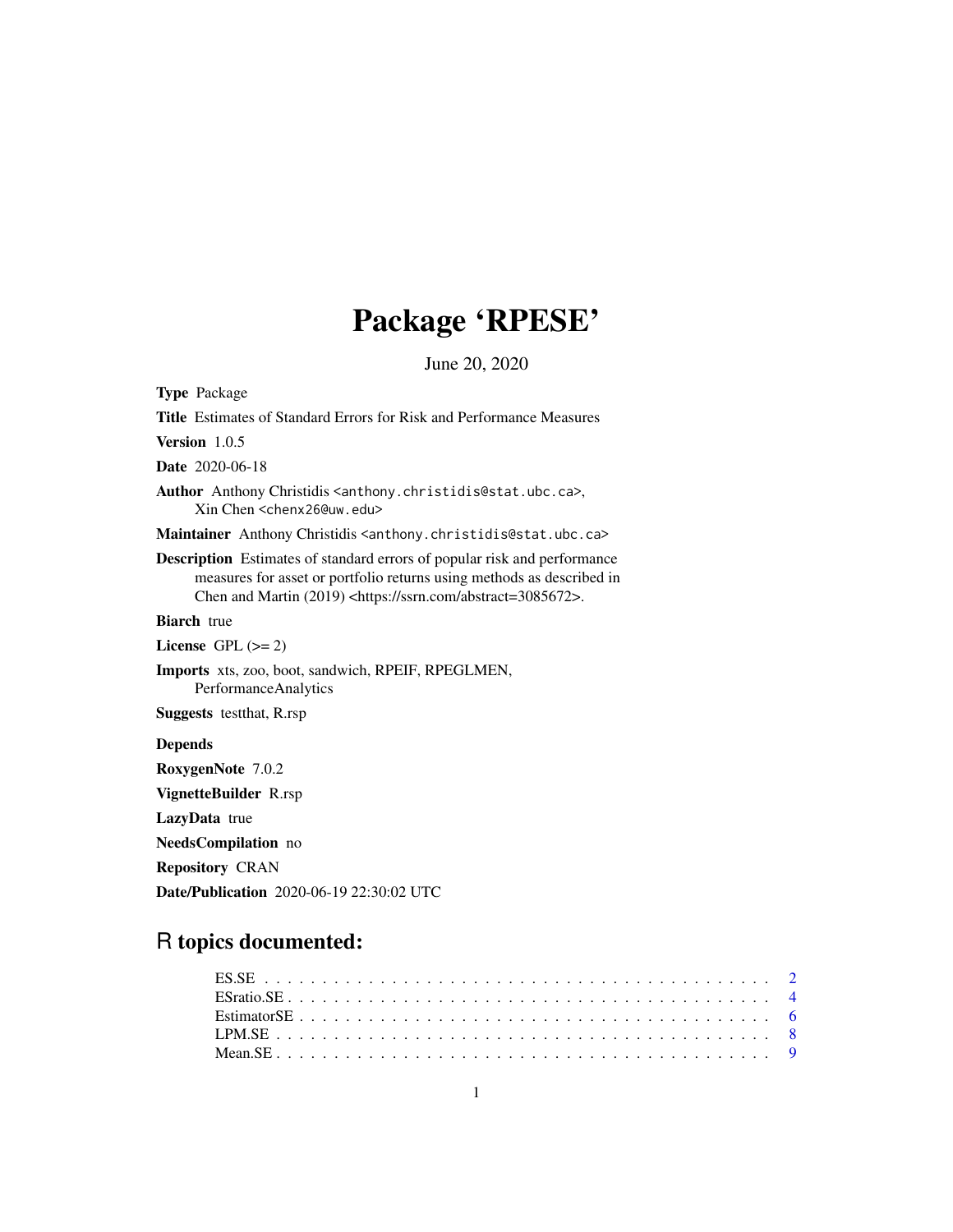<span id="page-1-0"></span>

| Index |  | 26 |
|-------|--|----|

# ES.SE *Standard Error Estimate for Expected Shortfall (ES) of Returns*

# Description

ES.SE computes the standard error of the expected shortfall of the returns.

# Usage

```
ES.SE(
 data,
 p = 0.95,
 se.method = c("IFiid", "IFcor", "IFcorAdapt", "IFcorPW", "BOOTiid", "BOOTcor")[1:2],
 cleanOutliers = FALSE,
 fitting.method = c("Exponential", "Gamma")[1],
 d.GLM.FN = 5,
 freq.include = c("All", "Decimate", "Truncate")[1],
  freq.par = 0.5,
 corOut = c("none", "retCor", "retIFCor", "retIFCorPW")[1],
  ...
\mathcal{L}
```

| data          | Data of returns for one or multiple assets or portfolios.                                                                                                                                                                                             |
|---------------|-------------------------------------------------------------------------------------------------------------------------------------------------------------------------------------------------------------------------------------------------------|
| p             | Confidence level for calculation. Default value is $p=0.95$ .                                                                                                                                                                                         |
| se.method     | A character string indicating which method should be used to compute the<br>standard error of the estimated standard deviation. One or a combination of:<br>"IFiid" (default), "IFcor" (default), "IFcorPW", "IFcorAdapt", "BOOTiid"<br>or "B00Tcor". |
| cleanOutliers | Boolean variable to indicate whether the pre-whitenning of the influence func-<br>tions TS should be done through a robust filter.                                                                                                                    |
|               | fitting method Distribution used in the standard errors computation. Should be one of "Expo-<br>nential" (default) or "Gamma".                                                                                                                        |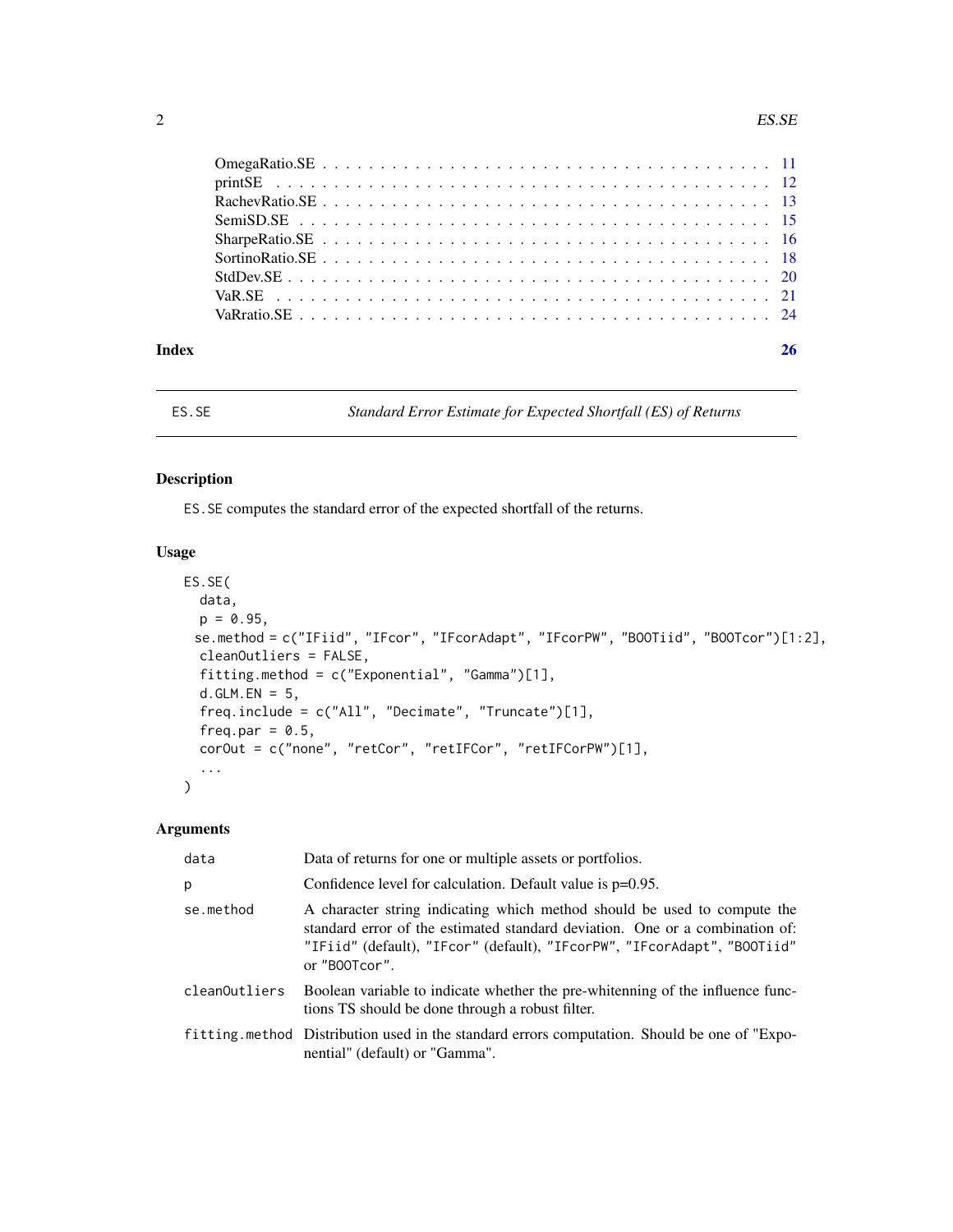#### $ESSE$  3

| d.GLM.EN     | Order of the polynomial for the Exponential or Gamma fitting. Default polyno-<br>mial order of 5.                                            |
|--------------|----------------------------------------------------------------------------------------------------------------------------------------------|
| freq.include | Frequency domain inclusion criteria. Must be one of "All" (default), "Decimate"<br>or "Truncate."                                            |
| freg.par     | Percentage of the frequency used if "freq.include" is "Decimate" or "Trun-<br>cate." Default is 0.5.                                         |
| cor0ut       | Return correlation of the returns or the influence function transformed returns.<br>Must be one of "retCor", "retIFCor" or "none" (default). |
| $\cdots$     | Additional parameters.                                                                                                                       |

# Value

A vector or a list depending on se.method.

#### Background

This function provides several estimation methods for the Expected Shortfall (ES) (also called Expected Tail Loss (ETL) or Conditional Value at Risk (CVaR)) of a return series and the Component ES (ETL/CVaR) of a portfolio.

At a preset probability level denoted  $c$ , which typically is between 1 and 5 per cent, the ES of a return series is the negative value of the expected value of the return when the return is less than its c-quantile. Unlike value-at-risk, conditional value-at-risk has all the properties a risk measure should have to be coherent and is a convex function of the portfolio weights (Pflug, 2000). With a sufficiently large data set, you may choose to estimate ES with the sample average of all returns that are below the  $c$  empirical quantile. More efficient estimates of VaR are obtained if a (correct) assumption is made on the return distribution, such as the normal distribution. If your return series is skewed and/or has excess kurtosis, Cornish-Fisher estimates of ES can be more appropriate. For the ES of a portfolio, it is also of interest to decompose total portfolio ES into the risk contributions of each of the portfolio components. For the above mentioned ES estimators, such a decomposition is possible in a financially meaningful way.

#### Note

The option to invert the ES measure should appease both academics and practitioners. The mathematical definition of ES as the negative value of extreme losses will (usually) produce a positive number. Practitioners will argue that ES denotes a loss, and should be internally consistent with the quantile (a negative number). For tables and charts, different preferences may apply for clarity and compactness. As such, we provide the option, and set the default to TRUE to keep the return consistent with prior versions of PerformanceAnalytics, but make no value judgement on which approach is preferable.

#### Author(s)

Xin Chen, <chenx26@uw.edu>

Anthony-Alexander Christidis, <anthony.christidis@stat.ubc.ca>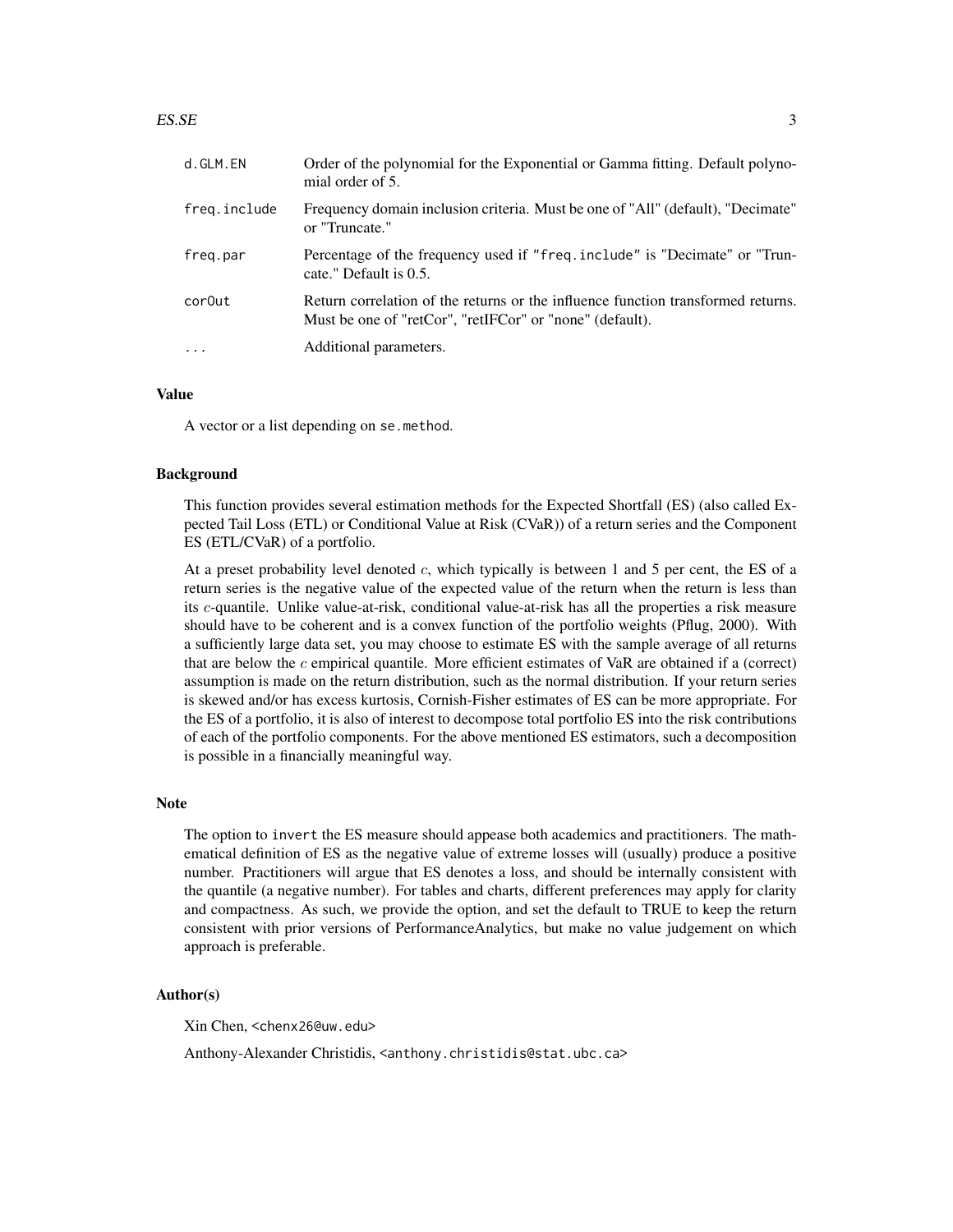#### <span id="page-3-0"></span>References

Boudt, Kris, Peterson, Brian, and Christophe Croux. 2008. Estimation and decomposition of downside risk for portfolios with non-normal returns. 2008. The Journal of Risk, vol. 11, 79-103.

Cont, Rama, Deguest, Romain and Giacomo Scandolo. Robustness and sensitivity analysis of risk measurement procedures. Financial Engineering Report No. 2007-06, Columbia University Center for Financial Engineering.

Laurent Favre and Jose-Antonio Galeano. Mean-Modified Value-at-Risk Optimization with Hedge Funds. Journal of Alternative Investment, Fall 2002, v 5.

Martellini, Lionel, and Volker Ziemann. Improved Forecasts of Higher-Order Comoments and Implications for Portfolio Selection. 2007. EDHEC Risk and Asset Management Research Centre working paper.

Pflug, G. Ch. Some remarks on the value-at-risk and the conditional value-at-risk. In S. Uryasev, ed., Probabilistic Constrained Optimization: Methodology and Applications, Dordrecht: Kluwer, 2000, 272-281.

Scaillet, Olivier. Nonparametric estimation and sensitivity analysis of expected shortfall. Mathematical Finance, 2002, vol. 14, 74-86.

#### Examples

```
# Loading data from PerformanceAnalytics
data(edhec, package = "PerformanceAnalytics")
class(edhec)
# Changing the data colnames
names(edhec) = c("CA", "CTA", "DIS", "EM", "EMN",
                 "ED", "FIA", "GM", "LS", "MA",
                 "RV", "SS", "FOF")
# Computing the standard errors for
# the two influence functions based approaches
ES.SE(edhec, se.method=c("IFiid","IFcor"),
     cleanOutliers=FALSE,
      fitting.method=c("Exponential", "Gamma")[1])
```

| ESratio.SE | Standard Error Estimate for Expected Shortfall Ratio (ESratio) of Re- |
|------------|-----------------------------------------------------------------------|
|            | turns                                                                 |

#### Description

ESratio.SE computes the standard error of the expected shortfall ratio of the returns.

#### Usage

```
ESratio.SE(
  data,
  alpha = 0.1,
```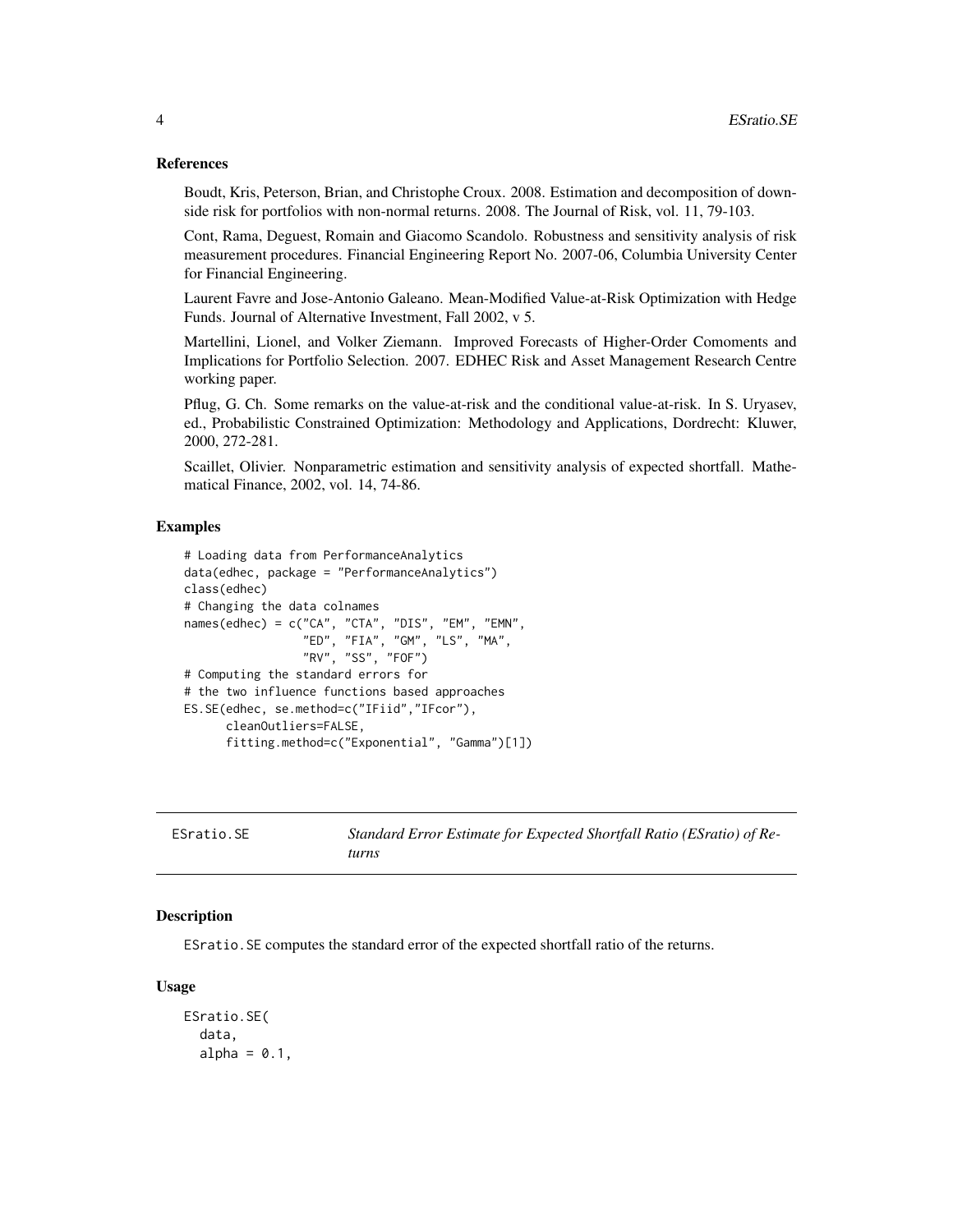## ESTatio.SE 5

```
rf = 0,
 se.method = c("IFiid", "IFcor", "IFcorAdapt", "IFcorPW", "BOOTiid", "BOOTcor")[c(1,
   3)],
 cleanOutliers = FALSE,
  fitting.method = c("Exponential", "Gamma")[1],
 d.GLM.EN = 5,
  freq.include = c("All", "Decimate", "Truncate")[1],
  freq.par = 0.5,
 corOut = c("none", "retCor", "retIFCor", "retIFCorPW")[1],
  ...
\mathcal{L}
```
# Arguments

| data               | Data of returns for one or multiple assets or portfolios.                                                                                                                                                                                             |
|--------------------|-------------------------------------------------------------------------------------------------------------------------------------------------------------------------------------------------------------------------------------------------------|
| alpha              | Lower tail probability.                                                                                                                                                                                                                               |
| rf                 | Risk-free interest rate.                                                                                                                                                                                                                              |
| se.method          | A character string indicating which method should be used to compute the<br>standard error of the estimated standard deviation. One or a combination of:<br>"IFiid" (default), "IFcor", "IFcorPW", "IFcorAdapt" (default), "BOOTiid"<br>or "B00Tcor". |
| cleanOutliers      | Boolean variable to indicate whether the pre-whitenning of the influence func-<br>tions TS should be done through a robust filter.                                                                                                                    |
|                    | fitting.method Distribution used in the standard errors computation. Should be one of "Expo-<br>nential" (default) or "Gamma".                                                                                                                        |
| d.GLM.EN           | Order of the polynomial for the Exponential or Gamma fitting. Default polyno-<br>mial order of 5.                                                                                                                                                     |
| freq.include       | Frequency domain inclusion criteria. Must be one of "All" (default), "Decimate"<br>or "Truncate."                                                                                                                                                     |
| freq.par           | Percentage of the frequency used if "freq.include" is "Decimate" or "Trun-<br>cate. Default is 0.5.                                                                                                                                                   |
| cor <sub>Out</sub> | Return correlation of the returns or the influence function transformed returns.<br>Must be one of "retCor", "retIFCor" or "none" (default).                                                                                                          |
| $\cdots$           | Additional parameters.                                                                                                                                                                                                                                |

# Value

A vector or a list depending on se.method.

# Author(s)

Anthony-Alexander Christidis, <anthony.christidis@stat.ubc.ca>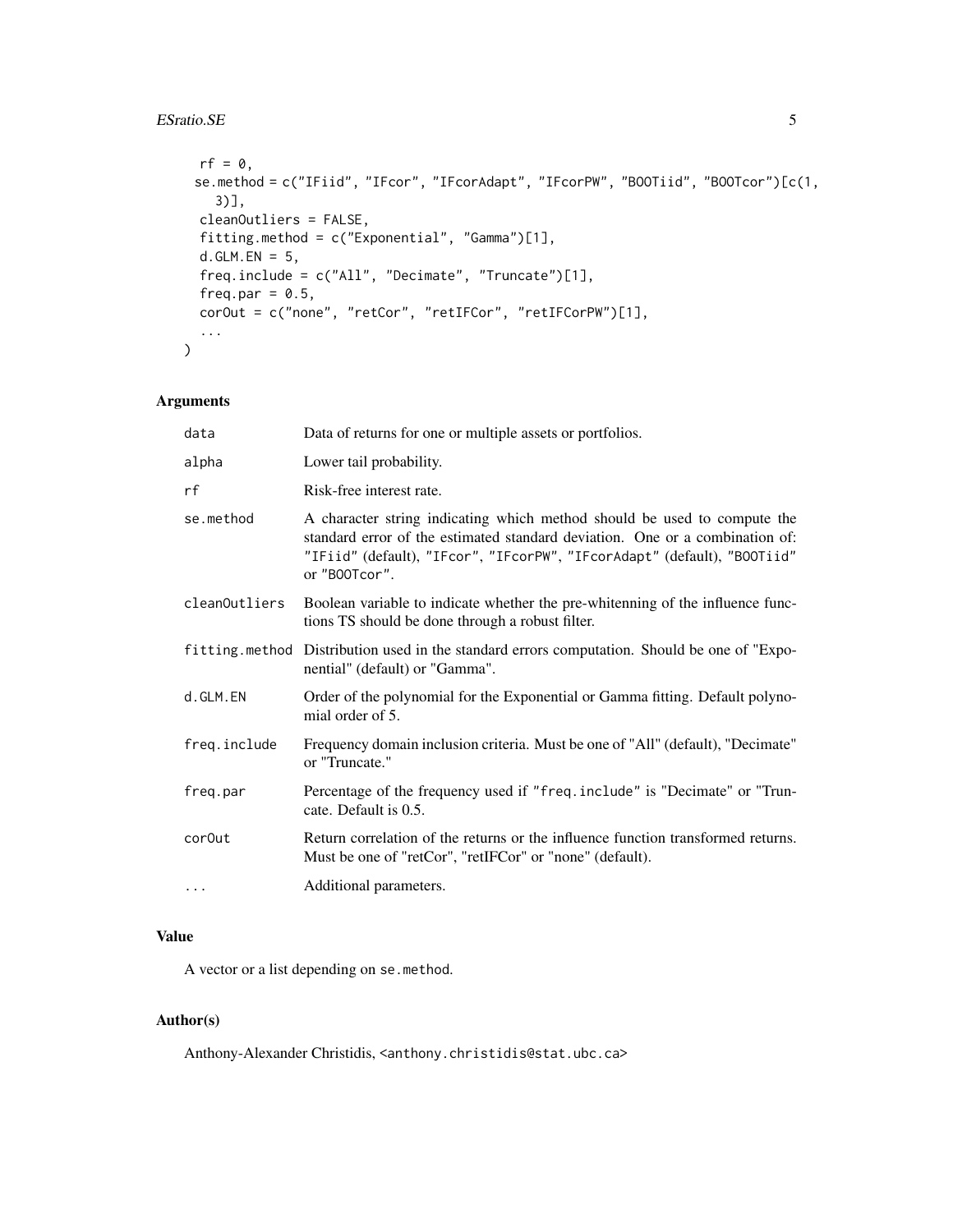## Examples

```
# Loading data from PerformanceAnalytics
data(edhec, package = "PerformanceAnalytics")
class(edhec)
# Changing the data colnames
names(edhec) = c("CA", "CTA", "DIS", "EM", "EMN",
                 "ED", "FIA", "GM", "LS", "MA",
                 "RV", "SS", "FOF")
# Computing the standard errors for
# the two influence functions based approaches
ESratio.SE(edhec, se.method=c("IFiid","IFcorAdapt"),
           cleanOutliers=FALSE,
           fitting.method=c("Exponential", "Gamma")[1])
```
EstimatorSE *Wrapper Function for Standard Errors Estimates Functions*

#### Description

EstimatorSE computes the standard error for specified risk and performance measures.

# Usage

```
EstimatorSE(
  data,
 estimator.fun = c("Mean", "SD", "VaR", "ES", "SR", "SoR", "ESratio", "VaRratio",
    "LPM", "OmegaRatio", "SemiSD", "RachevRatio"),
  se.method = c("IFiid", "IFcor", "IFcorAdapt", "IFcorPW", "BOOTiid", "BOOTcor"),
  cleanOutliers = FALSE,
  fitting.method = c("Exponential", "Gamma")[1],
  d.GLM.EN = 5,
  freq.include = c("All", "Decimate", "Truncate")[1],
  freq.par = 0.5,
  a = 0.3,
 b = 0.7,
  return.coef = FALSE,
  ...
)
```

| data      | Data of returns for one or multiple assets or portfolios.                                                                                                                                                                |
|-----------|--------------------------------------------------------------------------------------------------------------------------------------------------------------------------------------------------------------------------|
|           | estimator. fun Risk or performance measure to compute estimates of standard errors.                                                                                                                                      |
| se.method | A character string indicating which method should be used to compute the stan-<br>dard error of the estimated standard deviation. One of: "IFild", "IFcor".<br>"IFcorAdapt", "IFcorPW", "BOOTiid", "BOOTcor", or "none". |

<span id="page-5-0"></span>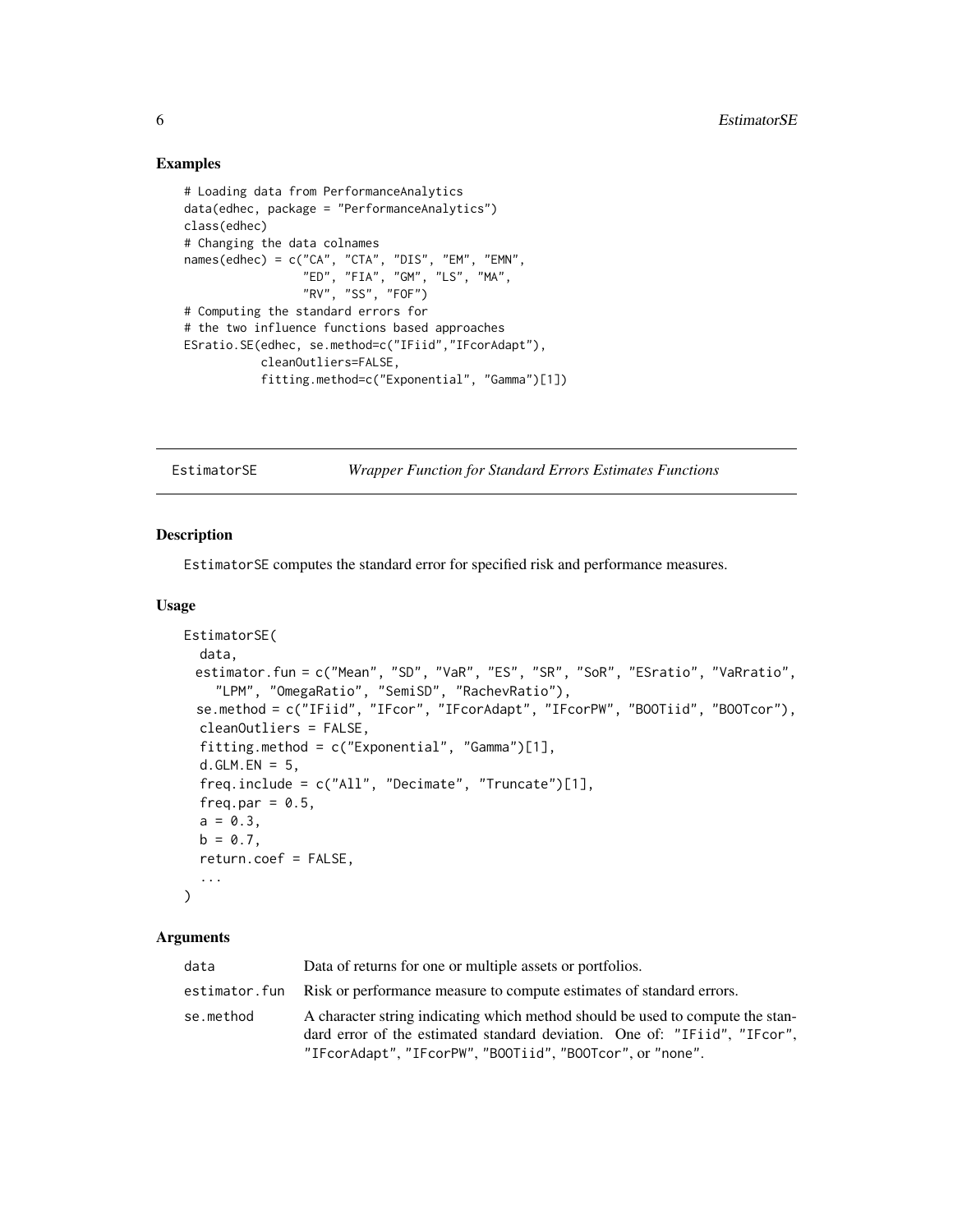# EstimatorSE 7

| cleanOutliers | Boolean variable to indicate whether the pre-whitenning of the influence func-<br>tions TS should be done through a robust filter. |
|---------------|------------------------------------------------------------------------------------------------------------------------------------|
|               | fitting method Distribution used in the standard errors computation. Should be one of "Expo-<br>nential" (default) or "Gamma".     |
| d.GLM.EN      | Order of the polynomial for the Exponential or Gamma fitting. Default polyno-<br>mial order of 5.                                  |
| freq.include  | Frequency domain inclusion criteria. Must be one of "All" (default), "Decimate"<br>or "Truncate."                                  |
| freg.par      | Percentage of the frequency used if "freq.include" is "Decimate" or "Trun-<br>cate." Default is 0.5.                               |
| a             | First adaptive method parameter.                                                                                                   |
| b             | Second adaptive method parameter.                                                                                                  |
| return.coef   | Boolean variable to indicate whether the coefficients of the Exponential or Gamma<br>fit are returned. Default is FALSE.           |
| $\ddots$      | Additional parameters.                                                                                                             |

# Value

A vector standard error estimates.

# Author(s)

Xin Chen, <chenx26@uw.edu>

Anthony-Alexander Christidis, <anthony.christidis@stat.ubc.ca>

```
# Loading data from PerformanceAnalytics
data(edhec, package = "PerformanceAnalytics")
class(edhec)
# Changing the data colnames
names(edhec) = c("CA", "CTA", "DIS", "EM", "EMN",
                 "ED", "FIA", "GM", "LS", "MA",
                 "RV", "SS", "FOF")
# Computing the standard errors for
# the three influence functions based approaches
EstimatorSE(edhec[,"CA"], se.method=c("IFcor"),
            cleanOutliers=FALSE,
            fitting.method=c("Exponential", "Gamma")[1])
```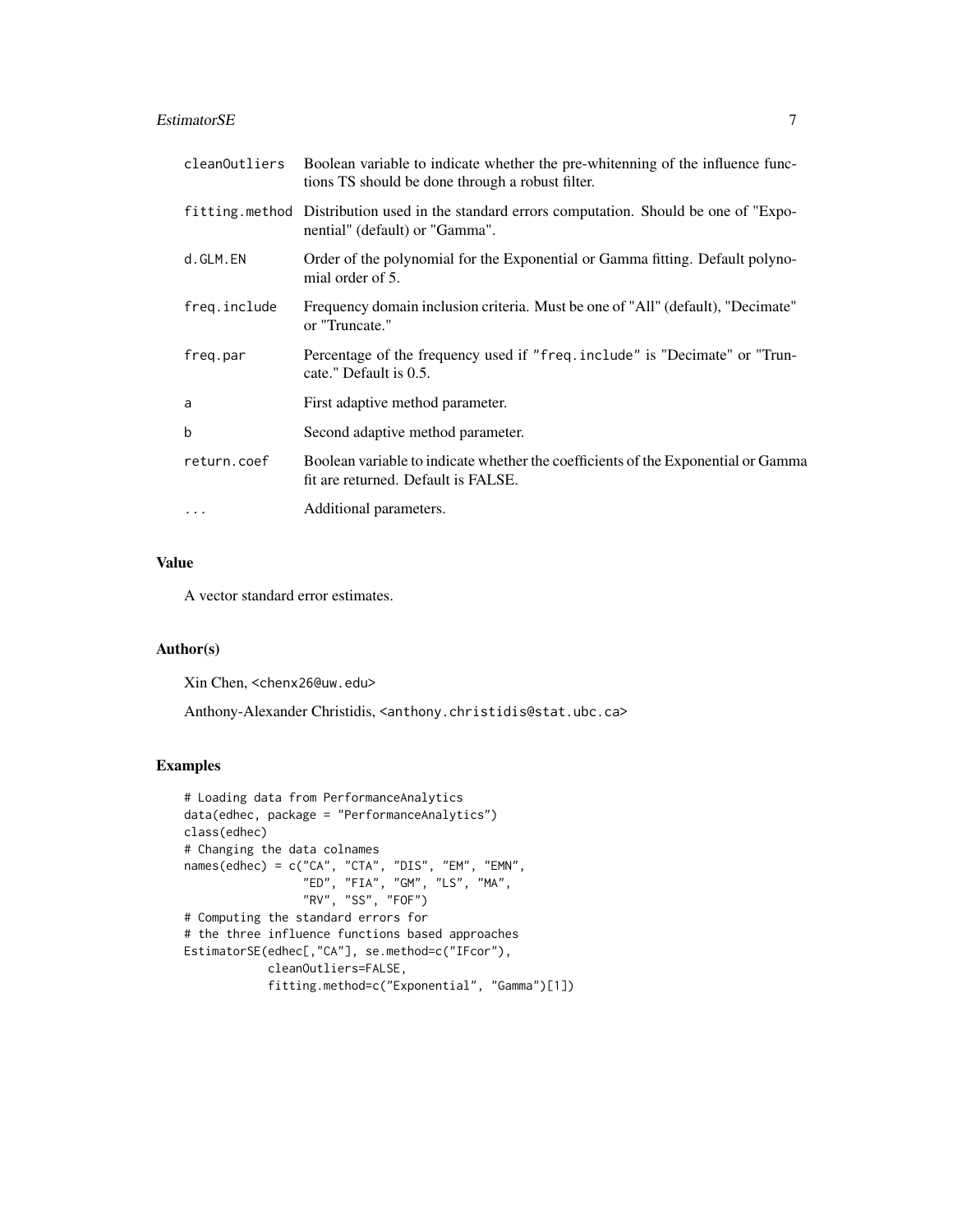# <span id="page-7-0"></span>Description

LPM.SE computes the standard error of the LPM of the returns.

# Usage

```
LPM.SE(
  data,
  const = \theta,
  k = 1,
 se.method = c("IFiid", "IFcor", "IFcorAdapt", "IFcorPW", "BOOTiid", "BOOTcor")[1:2],
  cleanOutliers = FALSE,
  fitting.method = c("Exponential", "Gamma")[1],
  d.GLM.EN = 5,
  freq.include = c("All", "Decimate", "Truncate")[1],
  freq.par = 0.5,
  corOut = c("none", "retCor", "retIFCor", "retIFCorPW")[1],
  ...
\mathcal{L}
```

| data          | Data of returns for one or multiple assets or portfolios.                                                                                                                                                                                                 |
|---------------|-----------------------------------------------------------------------------------------------------------------------------------------------------------------------------------------------------------------------------------------------------------|
| const         | Constant threshold.                                                                                                                                                                                                                                       |
| k             | Range parameter for the shape of the IF (the SD gets multiplied k times).                                                                                                                                                                                 |
| se.method     | A character string indicating which method should be used to compute the<br>standard error of the estimated standard deviation. One or a combination of:<br>"IFiid" (default), "IFcor" (default), "IFcorPW", "IFcorAdapt", "BOOTiid"<br>or "B00Tcor".     |
| cleanOutliers | Boolean variable to indicate whether the pre-whitenning of the influence func-<br>tions TS should be done through a robust filter.                                                                                                                        |
|               | fitting. method Distribution used in the standard errors computation. Should be one of "Expo-<br>nential" (default) or "Gamma".#' @param freq.include Frequency domain in-<br>clusion criteria. Must be one of "All" (default), "Decimate" or "Truncate." |
| d.GLM.EN      | Order of the polynomial for the Exponential or Gamma fitting. Default polyno-<br>mial order of 5.                                                                                                                                                         |
| freq.include  | Frequency domain inclusion criteria. Must be one of "All" (default), "Decimate"<br>or "Truncate."                                                                                                                                                         |
| freg.par      | Percentage of the frequency used if "freq.include" is "Decimate" or "Trun-<br>cate." Default is 0.5.                                                                                                                                                      |
| cor0ut        | Return correlation of the returns or the influence function transformed returns.<br>Must be one of "retCor", "retIFCor" or "none" (default).                                                                                                              |
| $\cdots$      | Additional parameters.                                                                                                                                                                                                                                    |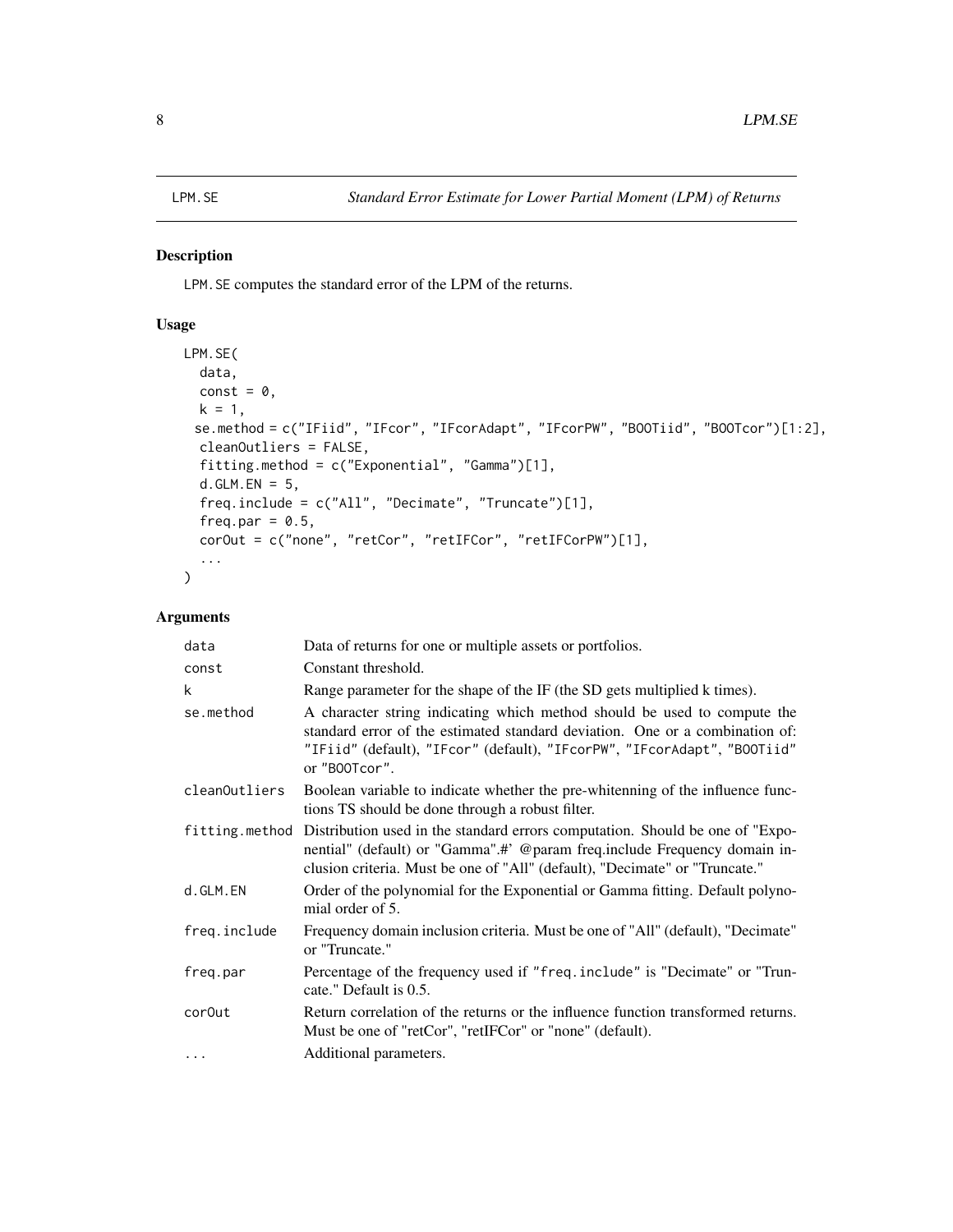#### <span id="page-8-0"></span>Mean.SE 9

# Value

A vector or a list depending on se.method.

# Author(s)

Xin Chen, <chenx26@uw.edu>

Anthony-Alexander Christidis, <anthony.christidis@stat.ubc.ca>

#### Examples

```
# Loading data from PerformanceAnalytics
data(edhec, package = "PerformanceAnalytics")
class(edhec)
# Changing the data colnames
names(edhec) = c("CA", "CTA", "DIS", "EM", "EMN",
                 "ED", "FIA", "GM", "LS", "MA",
                 "RV", "SS", "FOF")
# Computing the standard errors for
# the two influence functions based approaches
LPM.SE(edhec, se.method=c("IFiid","IFcor"),
       cleanOutliers=FALSE,
       fitting.method=c("Exponential", "Gamma")[1])
```
Mean.SE *Standard Error Estimate for Mean of Returns*

#### Description

Mean.SE computes the standard error of the mean of the returns.

#### Usage

```
Mean.SE(
  data,
 se.method = c("IFiid", "IFcor", "IFcorAdapt", "IFcorPW", "BOOTiid", "BOOTcor")[c(1,
    3)],
  cleanOutliers = FALSE,
  fitting.method = c("Exponential", "Gamma")[1],
  d.GLM.EN = 5,
  freq.include = c("All", "Decimate", "Truncate")[1],
  freq.par = 0.5,
 corOut = c("none", "retCor", "retIFCor", "retIFCorPW")[1],
  ...
)
```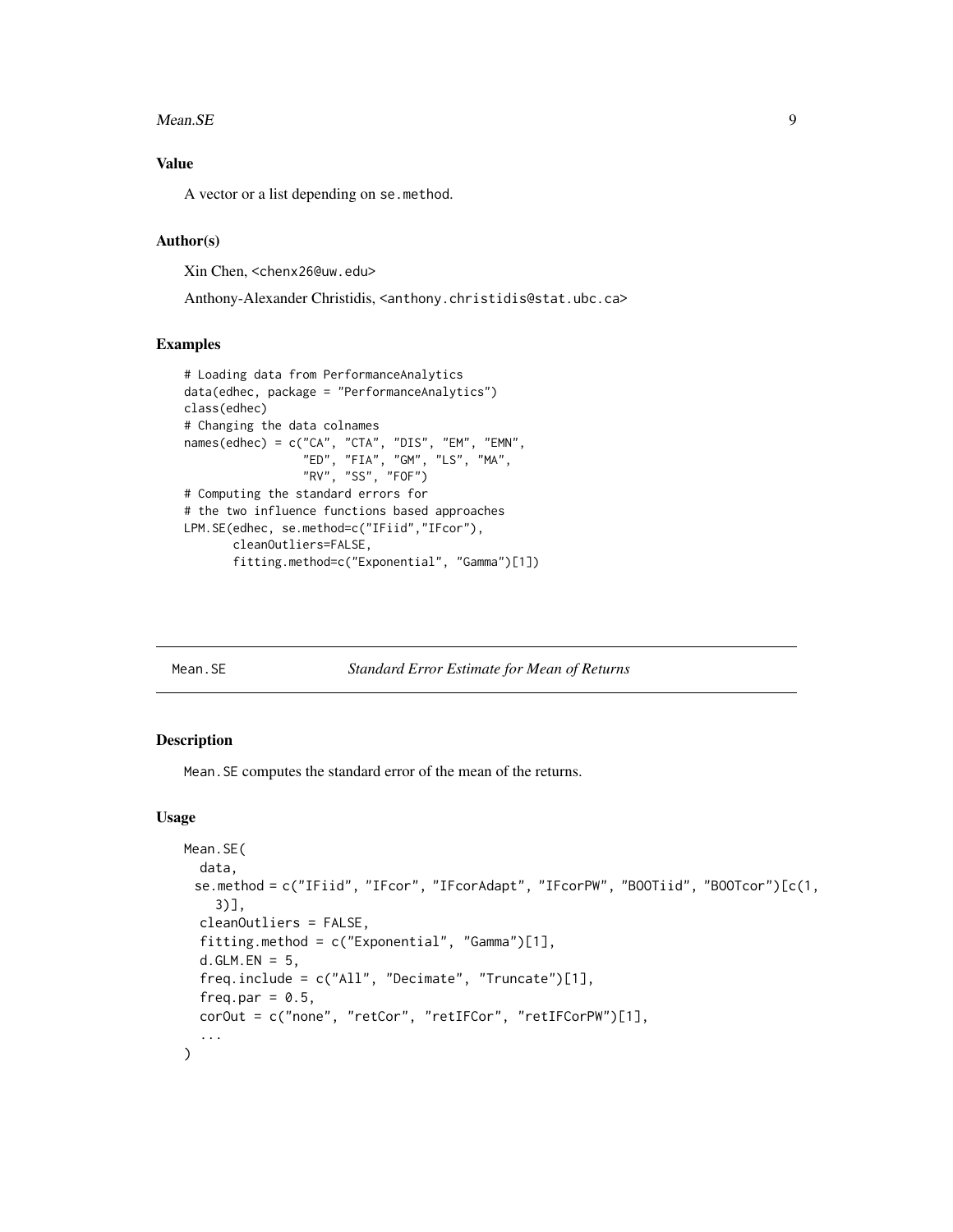# Arguments

| data          | Data of returns for one or multiple assets or portfolios.                                                                                                                                                                                             |
|---------------|-------------------------------------------------------------------------------------------------------------------------------------------------------------------------------------------------------------------------------------------------------|
| se.method     | A character string indicating which method should be used to compute the<br>standard error of the estimated standard deviation. One or a combination of:<br>"IFiid" (default), "IFcor", "IFcorPW", "IFcorAdapt" (default), "BOOTiid"<br>or "B00Tcor". |
| cleanOutliers | Boolean variable to indicate whether the pre-whitenning of the influence func-<br>tions TS should be done through a robust filter.                                                                                                                    |
|               | fitting method Distribution used in the standard errors computation. Should be one of "Expo-<br>nential" (default) or "Gamma".                                                                                                                        |
| d.GLM.EN      | Order of the polynomial for the Exponential or Gamma fitting. Default polyno-<br>mial order of 5.                                                                                                                                                     |
| freq.include  | Frequency domain inclusion criteria. Must be one of "All" (default), "Decimate"<br>or "Truncate."                                                                                                                                                     |
| freg.par      | Percentage of the frequency used if "freq.include" is "Decimate" or "Trun-<br>cate." Default is 0.5.                                                                                                                                                  |
| cor0ut        | Return correlation of the returns or the influence function transformed returns.<br>Must be one of "retCor", "retIFCor" or "none" (default).                                                                                                          |
| $\cdot$       | Additional parameters.                                                                                                                                                                                                                                |

# Value

A vector or a list depending on se.method

# Author(s)

Anthony-Alexander Christidis, <anthony.christidis@stat.ubc.ca>

```
# Loading data from PerformanceAnalytics
data(edhec, package = "PerformanceAnalytics")
class(edhec)
# Changing the data colnames
names(edhec) = c("CA", "CTA", "DIS", "EM", "EMN",
                 "ED", "FIA", "GM", "LS", "MA",
                 "RV", "SS", "FOF")
# Computing the standard errors for
# the two influence functions based approaches
Mean.SE(edhec, se.method=c("IFiid","IFcorAdapt"),
       cleanOutliers=FALSE,
        fitting.method=c("Exponential", "Gamma")[1])
```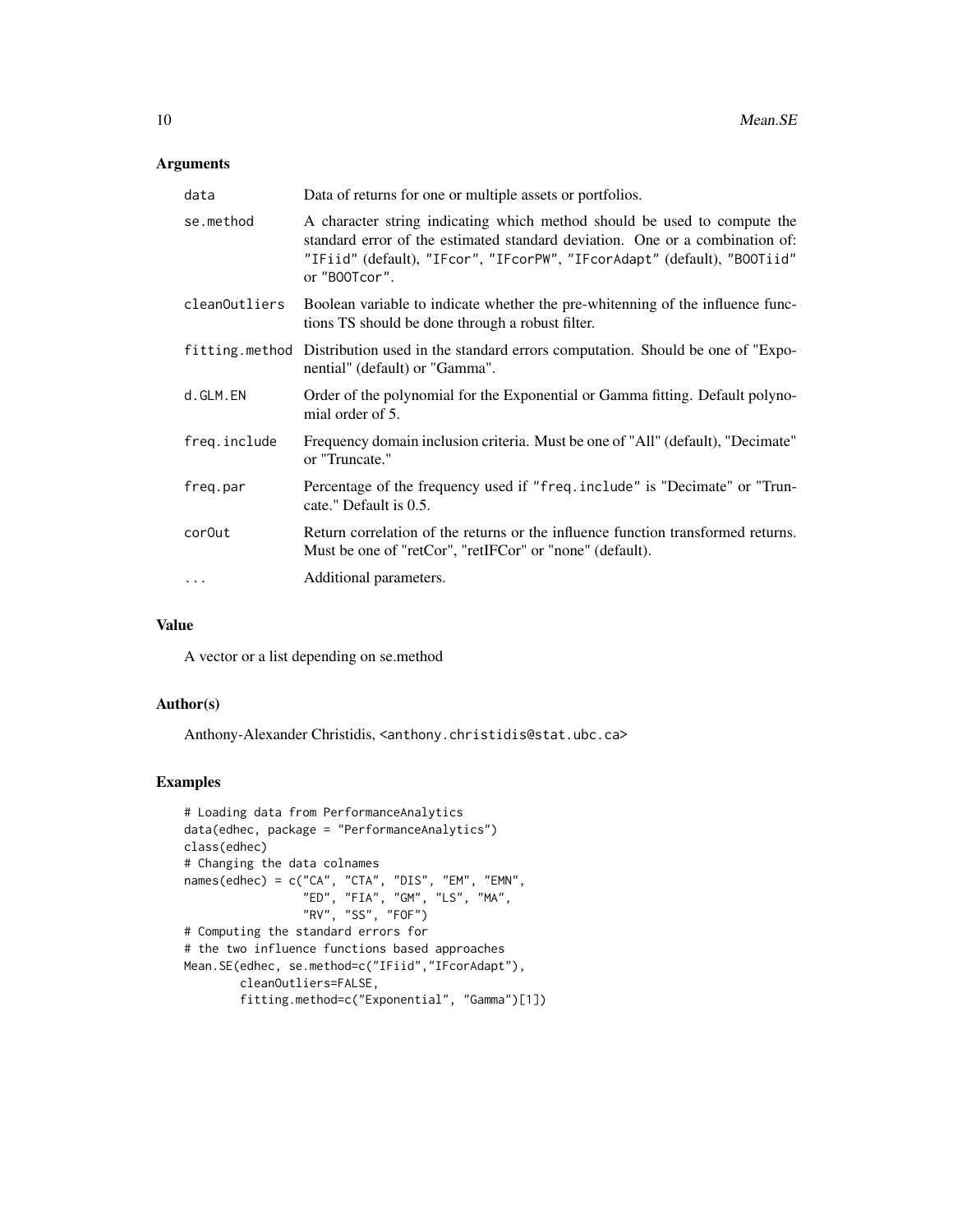<span id="page-10-0"></span>

# Description

OmegaRatio.SE computes the standard error of the Omega ratio of the returns.

# Usage

```
OmegaRatio.SE(
  data,
 const = 0,
 k = 4,
 se.method = c("IFiid", "IFcor", "IFcorAdapt", "IFcorPW", "BOOTiid", "BOOTcor")[c(1,
    3)],
 cleanOutliers = FALSE,
  fitting.method = c("Exponential", "Gamma")[1],
 d.GLM.EN = 5,
  freq.include = c("All", "Decimate", "Truncate")[1],
  freq.par = 0.5,
 corOut = c("none", "retCor", "retIFCor", "retIFCorPW")[1],
  ...
)
```

| data          | Data of returns for one or multiple assets or portfolios.                                                                                                                                                                                           |
|---------------|-----------------------------------------------------------------------------------------------------------------------------------------------------------------------------------------------------------------------------------------------------|
| const         | Constant threshold.                                                                                                                                                                                                                                 |
| k             | Range parameter for the shape of the IF (the SD gets multiplied k times).                                                                                                                                                                           |
| se.method     | A character string indicating which method should be used to compute the<br>standard error of the estimated standard deviation. One or a combination of:<br>"IFiid" (default), "IFcor", "IFcorPW", "IFcorAdapt" (default), "BOOTiid",<br>"B00Tcor". |
| cleanOutliers | Boolean variable to indicate whether the pre-whitenning of the influence func-<br>tions TS should be done through a robust filter.                                                                                                                  |
|               | fitting method Distribution used in the standard errors computation. Should be one of "Expo-<br>nential" (default) or "Gamma".                                                                                                                      |
| d.GLM.EN      | Order of the polynomial for the Exponential or Gamma fitting. Default polyno-<br>mial order of 5.                                                                                                                                                   |
| freq.include  | Frequency domain inclusion criteria. Must be one of "All" (default), "Decimate"<br>or "Truncate."                                                                                                                                                   |
| freg.par      | Percentage of the frequency used if "freq.include" is "Decimate" or "Trun-<br>cate." Default is 0.5.                                                                                                                                                |
| cor0ut        | Return correlation of the returns or the influence function transformed returns.<br>Must be one of "retCor", "retIFCor" or "none" (default).                                                                                                        |
| $\cdots$      | Additional parameters.                                                                                                                                                                                                                              |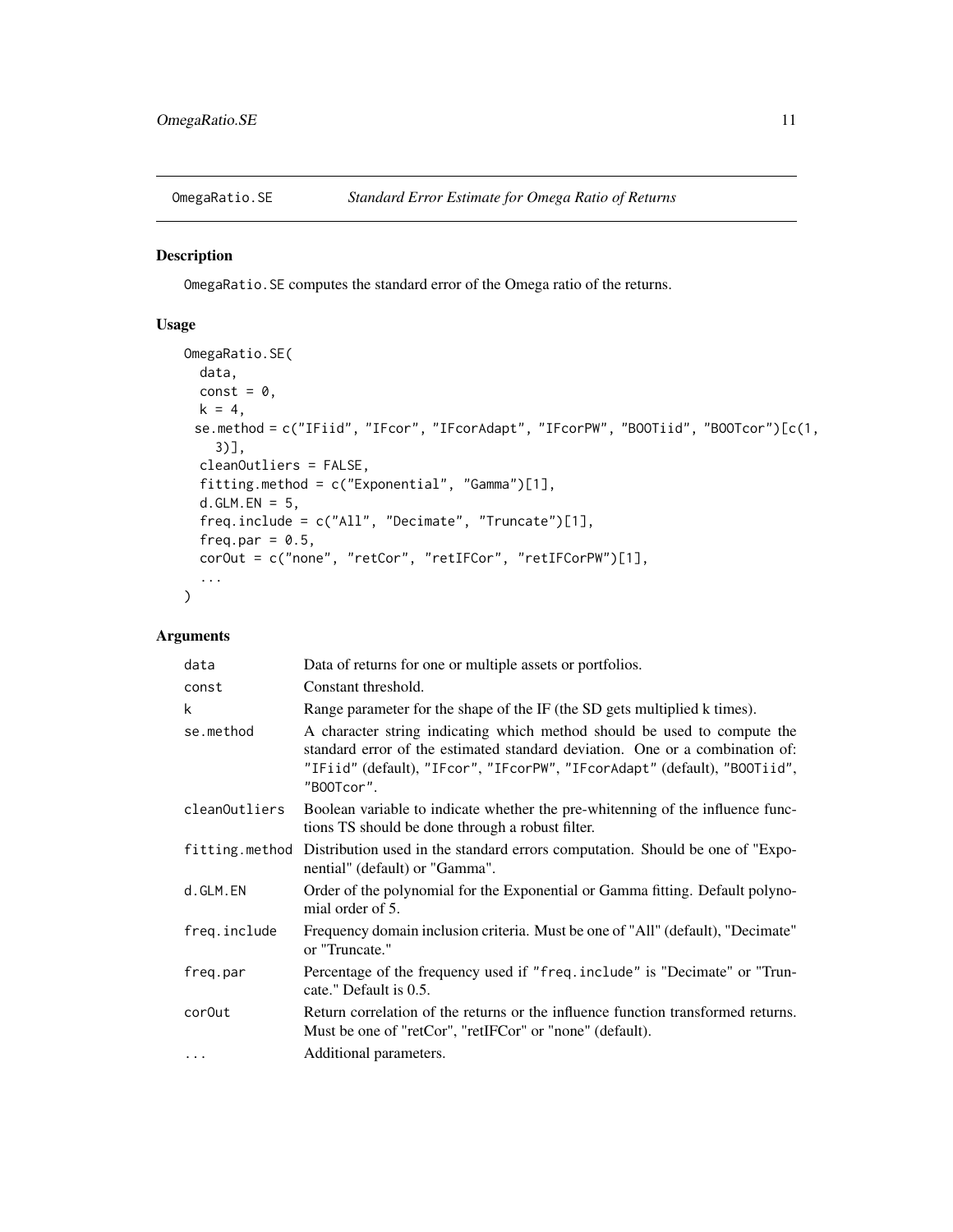# <span id="page-11-0"></span>Value

A vector or a list depending on se.method.

# Author(s)

Anthony-Alexander Christidis, <anthony.christidis@stat.ubc.ca>

# Examples

```
# Loading data from PerformanceAnalytics
data(edhec, package = "PerformanceAnalytics")
class(edhec)
# Changing the data colnames
names(edhec) = c("CA", "CTA", "DIS", "EM", "EMN",
                 "ED", "FIA", "GM", "LS", "MA",
                 "RV", "SS", "FOF")
# Computing the standard errors for
# the two influence functions based approaches
OmegaRatio.SE(edhec, se.method=c("IFiid","IFcorAdapt")[1],
              cleanOutliers=FALSE,
              fitting.method=c("Exponential", "Gamma")[1])
```
printSE *Formatted Output for Standard Errors Functions in RPESE*

### Description

printSE returns a formatted output from standard error functions from RPESE.

# Usage

printSE(SE.data, round.digit = 3, round.out = TRUE)

# Arguments

| SE.data     | Standard error estimates output from RPESE functions.                 |
|-------------|-----------------------------------------------------------------------|
| round.digit | Number of digits for rounding.                                        |
| round.out   | Round data (TRUE) with round digit number of digits. Default is TRUE. |

# Value

A data frame with formatted output from standard error functions from RPESE.

# Author(s)

Xin Chen, <chenx26@uw.edu> Anthony-Alexander Christidis, <anthony.christidis@stat.ubc.ca>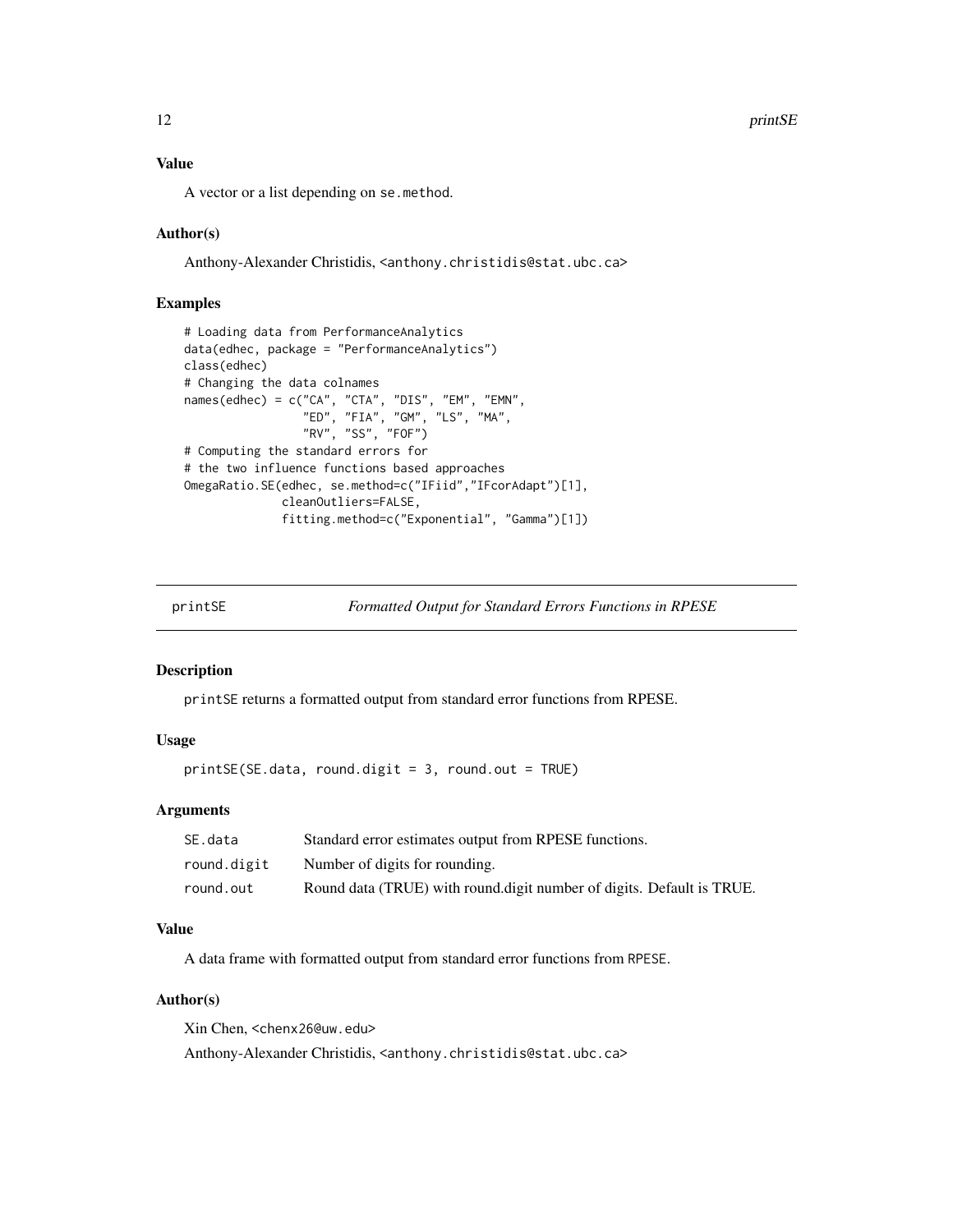# <span id="page-12-0"></span>RachevRatio.SE 13

## Examples

```
# Loading data from PerformanceAnalytics
data(edhec, package = "PerformanceAnalytics")
class(edhec)
# Changing the data colnames
names(edhec) = c("CA", "CTA", "DIS", "EM", "EMN",
                 "ED", "FIA", "GM", "LS", "MA",
                 "RV", "SS", "FOF")
# Computing the standard errors for
# the two influence functions based approaches
ES.out <- ES.SE(edhec, se.method=c("IFiid","IFcor"),
                cleanOutliers=FALSE,
                fitting.method=c("Exponential", "Gamma")[1])
# Print the output
printSE(ES.out)
```
RachevRatio.SE *Standard Error Estimate for Rachev Ratio of Returns*

#### Description

RachevRatio.SE computes the standard error of the Rachev ratio of the returns.

# Usage

```
RachevRatio.SE(
  data,
  alpha = 0.1,
 beta = 0.1,
 rf = 0,
 se.method = c("IFiid", "IFcor", "IFcorAdapt", "IFcorPW", "BOOTiid", "BOOTcor")[c(1,
    3)],
 cleanOutliers = FALSE,
  fitting.method = c("Exponential", "Gamma")[1],
 d.GLM.FN = 5,
  freq.include = c("All", "Decimate", "Truncate")[1],
  freq.par = 0.5,
  corOut = c("none", "retCor", "retIFCor", "retIFCorPW")[1],
  ...
)
```

| data  | Data of returns for one or multiple assets or portfolios. |
|-------|-----------------------------------------------------------|
| alpha | Lower tail probability.                                   |
| beta  | Upper tail probability.                                   |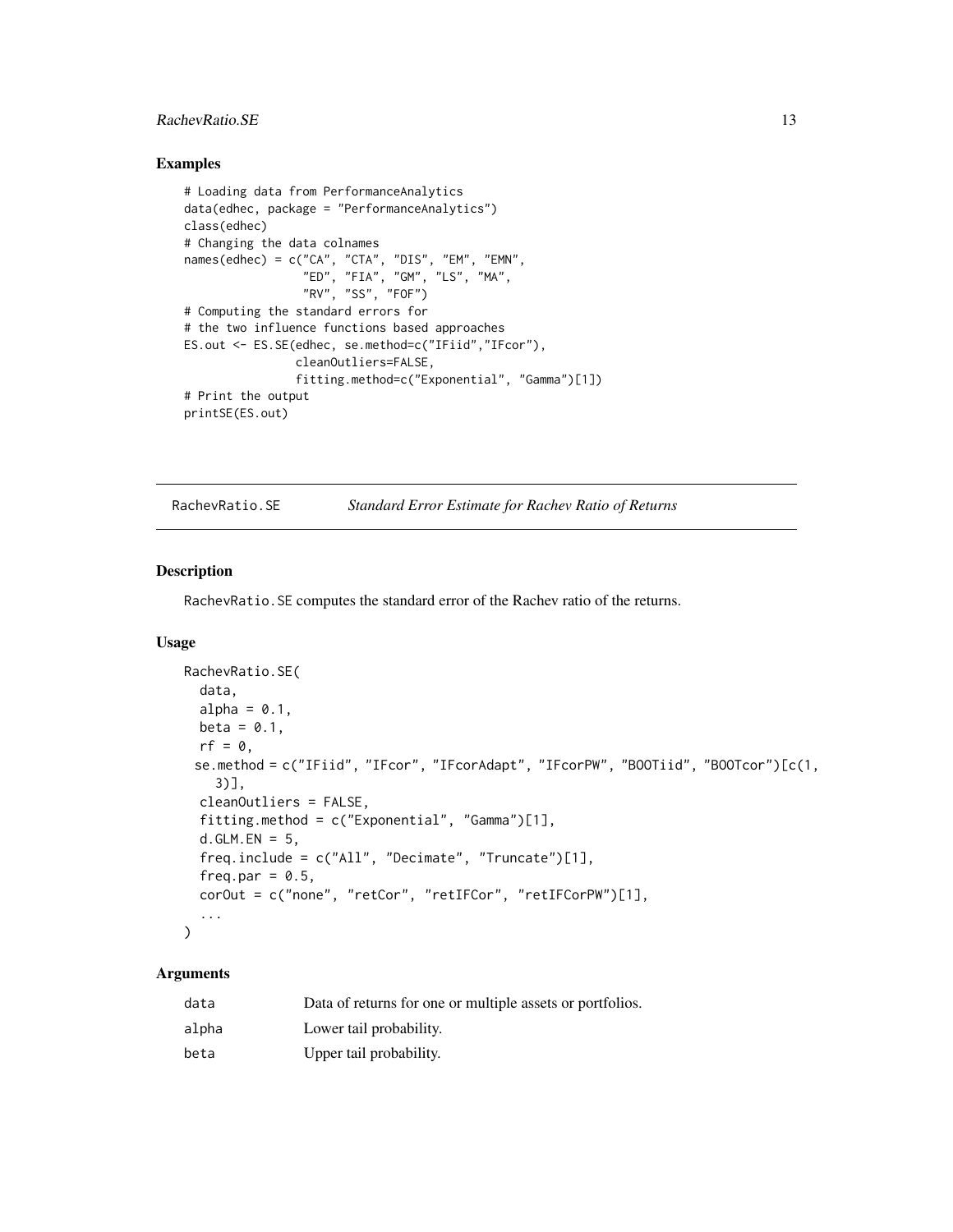| rf            | Risk-free interest rate.                                                                                                                                                                                                                              |
|---------------|-------------------------------------------------------------------------------------------------------------------------------------------------------------------------------------------------------------------------------------------------------|
| se.method     | A character string indicating which method should be used to compute the<br>standard error of the estimated standard deviation. One or a combination of:<br>"IFiid" (default), "IFcor", "IFcorPW", "IFcorAdapt" (default), "BOOTiid"<br>or "B00Tcor". |
| cleanOutliers | Boolean variable to indicate whether the pre-whitenning of the influence func-<br>tions TS should be done through a robust filter.                                                                                                                    |
|               | fitting method Distribution used in the standard errors computation. Should be one of "Expo-<br>nential" (default) or "Gamma".                                                                                                                        |
| d.GLM.EN      | Order of the polynomial for the Exponential or Gamma fitting. Default polyno-<br>mial order of 5.                                                                                                                                                     |
| freq.include  | Frequency domain inclusion criteria. Must be one of "All" (default), "Decimate"<br>or "Truncate."                                                                                                                                                     |
| freg.par      | Percentage of the frequency used if "freq.include" is "Decimate" or "Trun-<br>cate." Default is 0.5.                                                                                                                                                  |
| cor0ut        | Return correlation of the returns or the influence function transformed returns.<br>Must be one of "retCor", "retIFCor" or "none" (default).                                                                                                          |
| $\cdots$      | Additional parameters.                                                                                                                                                                                                                                |

# Value

A vector or a list depending on se.method.

#### Author(s)

Anthony-Alexander Christidis, <anthony.christidis@stat.ubc.ca>

```
# Loading data from PerformanceAnalytics
data(edhec, package = "PerformanceAnalytics")
class(edhec)
# Changing the data colnames
names(edhec) = c("CA", "CTA", "DIS", "EM", "EMN",
                 "ED", "FIA", "GM", "LS", "MA",
                 "RV", "SS", "FOF")
# Computing the standard errors for
# the two influence functions based approaches
RachevRatio.SE(edhec, se.method=c("IFiid","IFcorAdapt"),
               cleanOutliers=FALSE,
               fitting.method=c("Exponential", "Gamma")[1])
```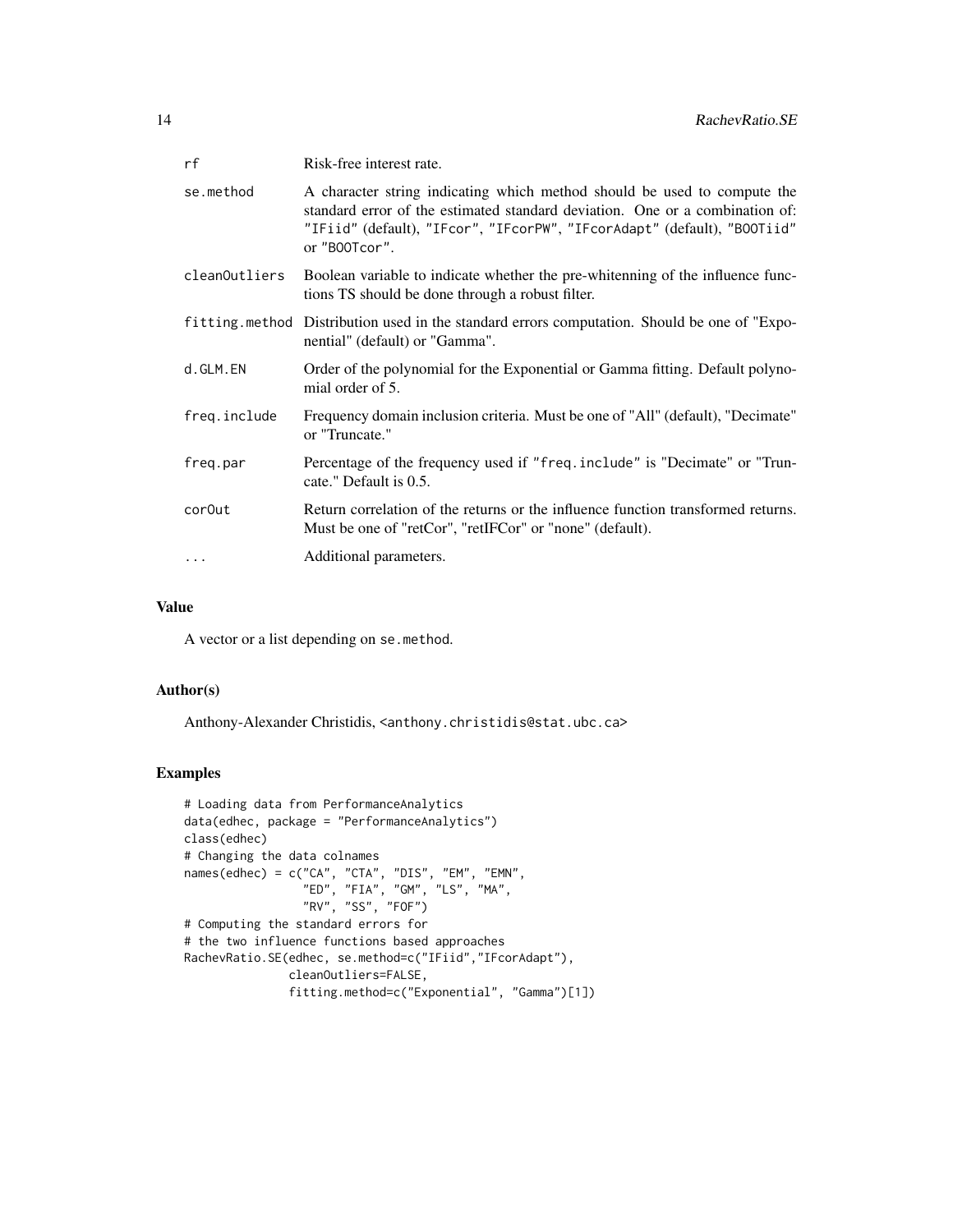<span id="page-14-0"></span>

# Description

SemiSD.SE computes the standard error of the SSD of the returns.

#### Usage

```
SemiSD.SE(
 data,
 rf = 0,
 se.method = c("IFiid", "IFcor", "IFcorAdapt", "IFcorPW", "BOOTiid", "BOOTcor")[1:2],
 cleanOutliers = FALSE,
 fitting.method = c("Exponential", "Gamma")[1],
 d.GLM.FN = 5,
 freq.include = c("All", "Decimate", "Truncate")[1],
  freq.par = 0.5,
 corOut = c("none", "retCor", "retIFCor", "retIFCorPW")[1],
  ...
)
```

| data          | Data of returns for one or multiple assets or portfolios.                                                                                                                                                                                                      |
|---------------|----------------------------------------------------------------------------------------------------------------------------------------------------------------------------------------------------------------------------------------------------------------|
| rf            | Risk-free interest rate.                                                                                                                                                                                                                                       |
| se.method     | A character string indicating which method should be used to compute the<br>standard error of the estimated standard deviation. One or a combination of:<br>"IFiid" (default), "IFcor" (default), "IFcorPW", "IFcorAdapt", "BOOTiid",<br>"B00Tcor", or "none". |
| cleanOutliers | Boolean variable to indicate whether the pre-whitenning of the influence func-<br>tions TS should be done through a robust filter.                                                                                                                             |
|               | fitting method Distribution used in the standard errors computation. Should be one of "Expo-<br>nential" (default) or "Gamma".                                                                                                                                 |
| d.GLM.EN      | Order of the polynomial for the Exponential or Gamma fitting. Default polyno-<br>mial order of 5.                                                                                                                                                              |
| freq.include  | Frequency domain inclusion criteria. Must be one of "All" (default), "Decimate"<br>or "Truncate."                                                                                                                                                              |
| freg.par      | Percentage of the frequency used if "freq.include" is "Decimate" or "Trun-<br>cate." Default is 0.5.                                                                                                                                                           |
| cor0ut        | Return correlation of the returns or the influence function transformed returns.<br>Must be one of "retCor", "retIFCor" or "none" (default).                                                                                                                   |
| $\cdot$       | Additional parameters.                                                                                                                                                                                                                                         |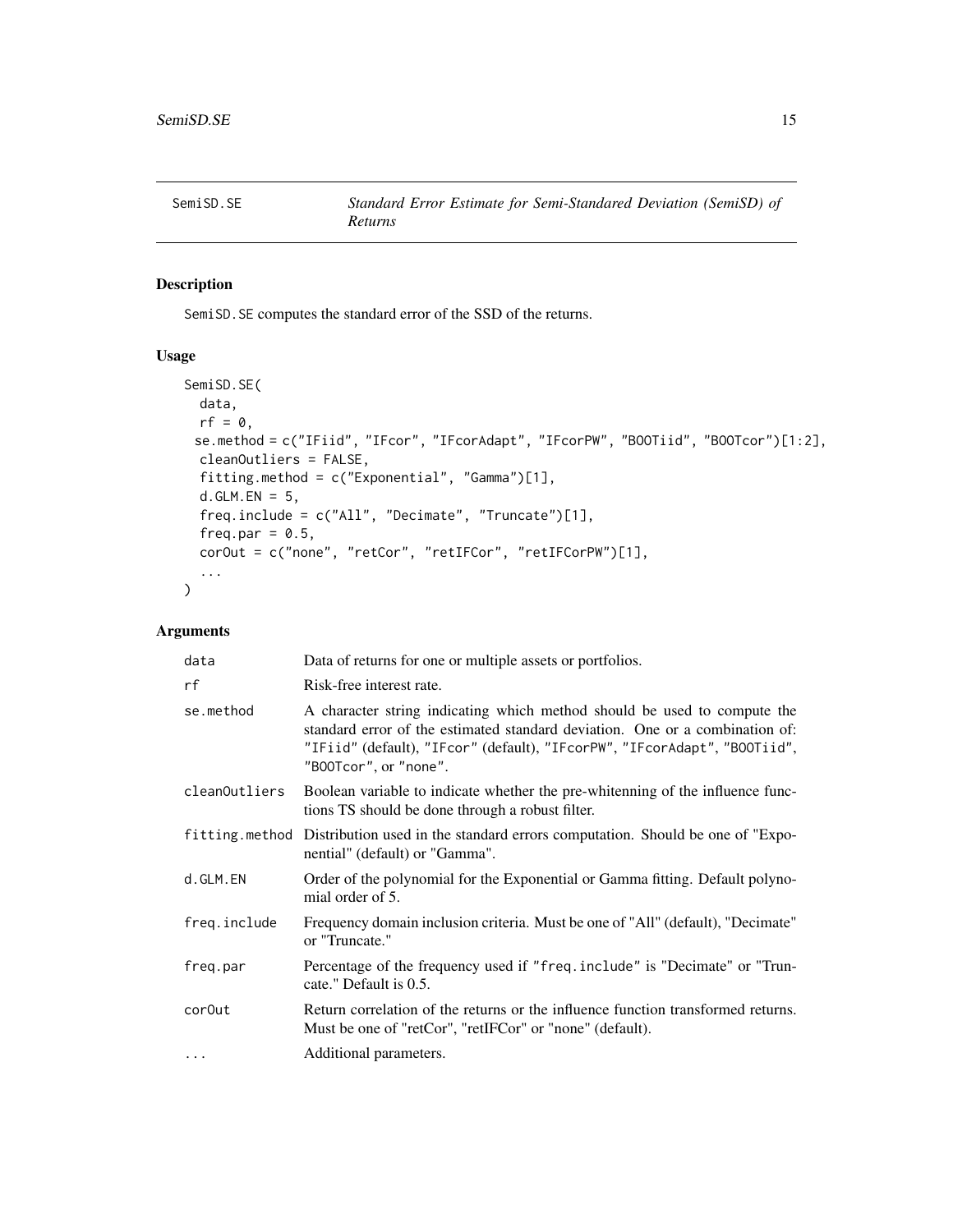<span id="page-15-0"></span>A vector or a list depending on se.method.

### Author(s)

Anthony-Alexander Christidis, <anthony.christidis@stat.ubc.ca>

#### Examples

```
# Loading data from PerformanceAnalytics
data(edhec, package = "PerformanceAnalytics")
class(edhec)
# Changing the data colnames
names(edhec) = c("CA", "CTA", "DIS", "EM", "EMN",
                 "ED", "FIA", "GM", "LS", "MA",
                 "RV", "SS", "FOF")
# Computing the standard errors for
# the two influence functions based approaches
SemiSD.SE(edhec, se.method=c("IFiid","IFcor"),
          cleanOutliers=FALSE,
          fitting.method=c("Exponential", "Gamma")[1])
```
SharpeRatio.SE *Standard Error Estimate for Sharpe Ratio of Returns*

#### Description

SharpeRatio.SE computes the standard error of the Sharpe ratio of the returns.

#### Usage

```
SharpeRatio.SE(
 data,
 Rf = 0,
 se.method = c("IFiid", "IFcor", "IFcorAdapt", "IFcorPW", "BOOTiid", "BOOTcor")[c(1,
    3)],
  cleanOutliers = FALSE,
  fitting.method = c("Exponential", "Gamma")[1],
  d.GLM.EN = 5,
  freq.include = c("All", "Decimate", "Truncate")[1],
  freq.par = 0.5,
 corOut = c("none", "retCor", "retIFCor", "retIFCorPW")[1],
  ...
)
```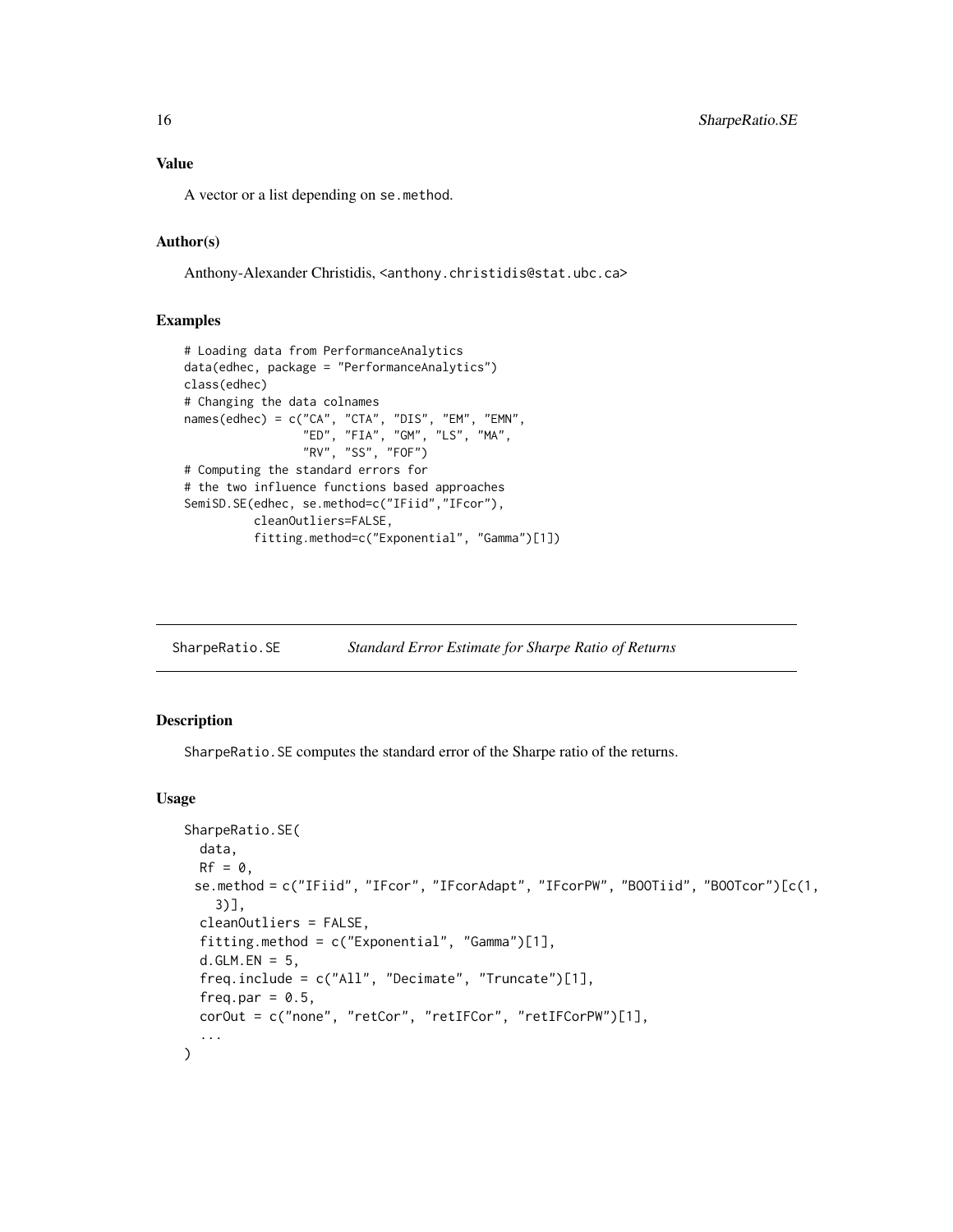# <span id="page-16-0"></span>SharpeRatio.SE 17

### Arguments

| data          | Data of returns for one or multiple assets or portfolios.                                                                                                                                                                                             |
|---------------|-------------------------------------------------------------------------------------------------------------------------------------------------------------------------------------------------------------------------------------------------------|
| Rf            | Risk free rate.                                                                                                                                                                                                                                       |
| se.method     | A character string indicating which method should be used to compute the<br>standard error of the estimated standard deviation. One or a combination of:<br>"IFiid" (default), "IFcor", "IFcorPW", "IFcorAdapt" (default), "BOOTiid"<br>or "B00Tcor". |
| cleanOutliers | Boolean variable to indicate whether the pre-whitenning of the influence func-<br>tions TS should be done through a robust filter.                                                                                                                    |
|               | fitting method Distribution used in the standard errors computation. Should be one of "Expo-<br>nential" (default) or "Gamma".                                                                                                                        |
| d.GLM.EN      | Order of the polynomial for the Exponential or Gamma fitting. Default polyno-<br>mial order of 5.                                                                                                                                                     |
| freq.include  | Frequency domain inclusion criteria. Must be one of "All" (default), "Decimate"<br>or "Truncate."                                                                                                                                                     |
| freq.par      | Percentage of the frequency used if "freq.include" is "Decimate" or "Trun-<br>cate." Default is 0.5.                                                                                                                                                  |
| cor0ut        | Return correlation of the returns or the influence function transformed returns.<br>Must be one of "retCor", "retIFCor" or "none" (default).                                                                                                          |
| $\cdots$      | Additional parameters.                                                                                                                                                                                                                                |

# Details

The Sharpe ratio is simply the return per unit of risk (represented by variability). In the classic case, the unit of risk is the standard deviation of the returns.

$$
\frac{\overline{(R_a - R_f)}}{\sqrt{\sigma_{(R_a - R_f)}}}
$$

William Sharpe now recommends [InformationRatio](#page-0-0) preferentially to the original Sharpe Ratio.

The higher the Sharpe ratio, the better the combined performance of "risk" and return.

As noted, the traditional Sharpe Ratio is a risk-adjusted measure of return that uses standard deviation to represent risk.

# Value

A vector or a list depending on se.method.

# Author(s)

Xin Chen, <chenx26@uw.edu>

Anthony-Alexander Christidis, <anthony.christidis@stat.ubc.ca>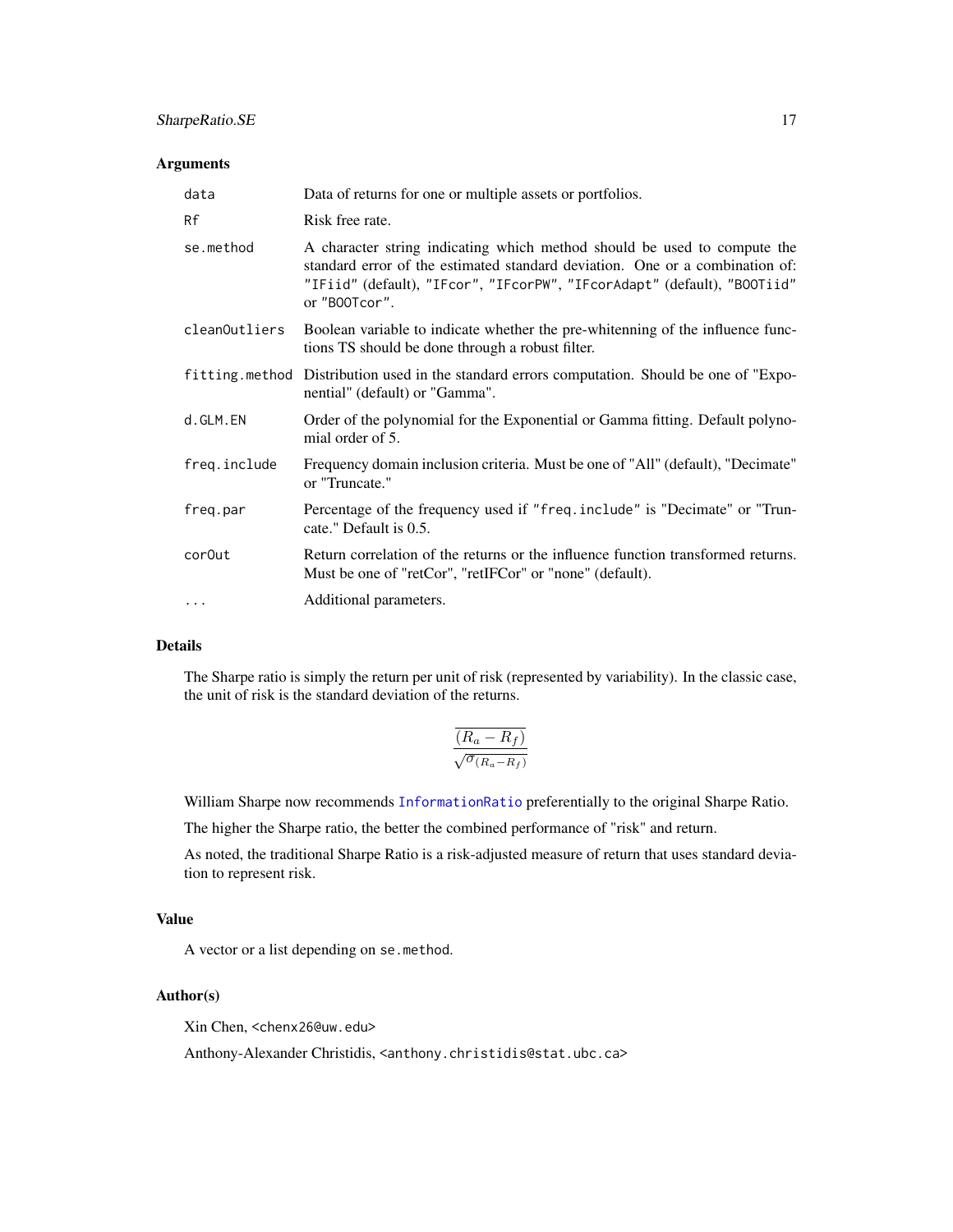# Examples

```
# Loading data from PerformanceAnalytics
data(edhec, package = "PerformanceAnalytics")
class(edhec)
# Changing the data colnames
names(edhec) = c("CA", "CTA", "DIS", "EM", "EMN",
                 "ED", "FIA", "GM", "LS", "MA",
                 "RV", "SS", "FOF")
# Computing the standard errors for
# the two influence functions based approaches
SharpeRatio.SE(edhec, se.method=c("IFiid","IFcorAdapt"),
               cleanOutliers=FALSE,
               fitting.method=c("Exponential", "Gamma")[1])
```
SortinoRatio.SE *Standard Error Estimate for Sortino Ratio of Returns*

#### Description

SortinoRatio.SE computes the standard error of the Sortino ratio of the returns.

# Usage

```
SortinoRatio.SE(
  data,
 MAR = 0,
  threshold = c("mean", "const")[1],se.method = c("IFiid", "IFcor", "IFcorAdapt", "IFcorPW", "BOOTiid", "BOOTcor")[c(1,
    3)],
  cleanOutliers = FALSE,
  fitting.method = c("Exponential", "Gamma")[1],
  d.GLM.EN = 5,
  freq.include = c("All", "Decimate", "Truncate")[1],
  freq.par = 0.5,
  corOut = c("none", "retCor", "retIFCor")[1],
  ...
\mathcal{L}
```

| data      | Data of returns for one or multiple assets or portfolios.                                                                                                                                                                                             |
|-----------|-------------------------------------------------------------------------------------------------------------------------------------------------------------------------------------------------------------------------------------------------------|
| MAR       | Minimum Acceptable Return for threshold.                                                                                                                                                                                                              |
| threshold | Parameter to determine whether we use a "mean" or "const" threshold.                                                                                                                                                                                  |
| se.method | A character string indicating which method should be used to compute the<br>standard error of the estimated standard deviation. One or a combination of:<br>"IFiid" (default), "IFcor", "IFcorPW", "IFcorAdapt" (default), "BOOTiid"<br>or "B00Tcor". |

<span id="page-17-0"></span>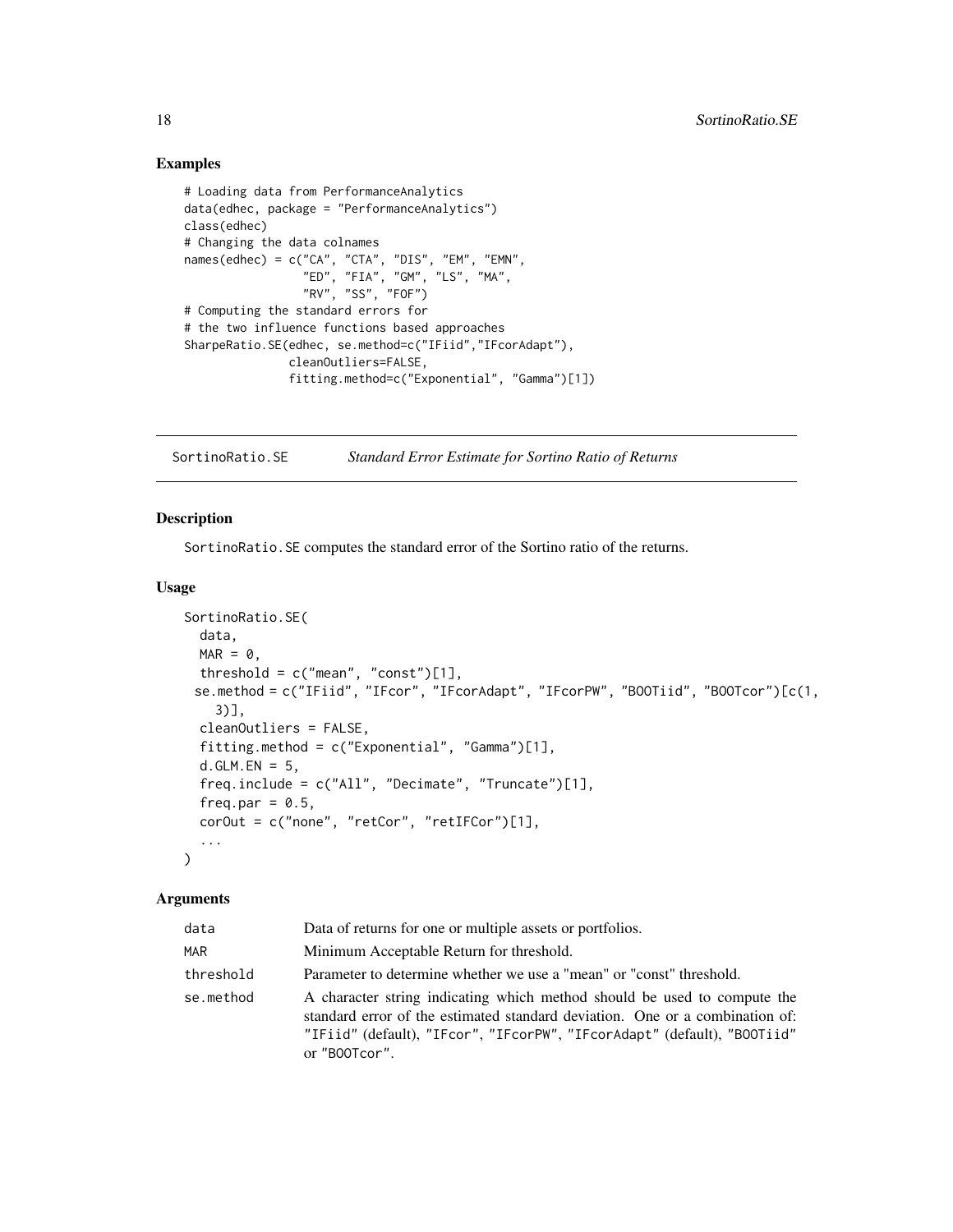| cleanOutliers | Boolean variable to indicate whether the pre-whitenning of the influence func-<br>tions TS should be done through a robust filter.           |
|---------------|----------------------------------------------------------------------------------------------------------------------------------------------|
|               | fitting method Distribution used in the standard errors computation. Should be one of "Expo-<br>nential" (default) or "Gamma".               |
| d.GLM.EN      | Order of the polynomial for the Exponential or Gamma fitting. Default polyno-<br>mial order of 5.                                            |
| freq.include  | Frequency domain inclusion criteria. Must be one of "All" (default), "Decimate"<br>or "Truncate."                                            |
| freg.par      | Percentage of the frequency used if "freq.include" is "Decimate" or "Trun-<br>cate." Default is 0.5.                                         |
| cor0ut        | Return correlation of the returns or the influence function transformed returns.<br>Must be one of "retCor", "retIFCor" or "none" (default). |
| $\ddots$ .    | Additional parameters.                                                                                                                       |

#### Details

Sortino proposed an improvement on the Sharpe Ratio to better account for skill and excess performance by using only downside semivariance as the measure of risk.

Sortino contends that risk should be measured in terms of not meeting the investment goal. This gives rise to the notion of "Minimum Acceptable Return" or MAR. All of Sortino's proposed measures include the MAR, and are more sensitive to downside or extreme risks than measures that use volatility(standard deviation of returns) as the measure of risk.

Choosing the MAR carefully is very important, especially when comparing disparate investment choices. If the MAR is too low, it will not adequately capture the risks that concern the investor, and if the MAR is too high, it will unfavorably portray what may otherwise be a sound investment. When comparing multiple investments, some papers recommend using the risk free rate as the MAR. Practitioners may wish to choose one MAR for consistency, several standardized MAR values for reporting a range of scenarios, or a MAR customized to the objective of the investor.

#### Value

A vector or a list depending on se.method.

#### Author(s)

Xin Chen, <chenx26@uw.edu>

Anthony-Alexander Christidis, <anthony.christidis@stat.ubc.ca>

```
# Loading data from PerformanceAnalytics
data(edhec, package = "PerformanceAnalytics")
class(edhec)
# Changing the data colnames
names(edhec) = c("CA", "CTA", "DIS", "EM", "EMN",
                 "ED", "FIA", "GM", "LS", "MA",
                 "RV", "SS", "FOF")
```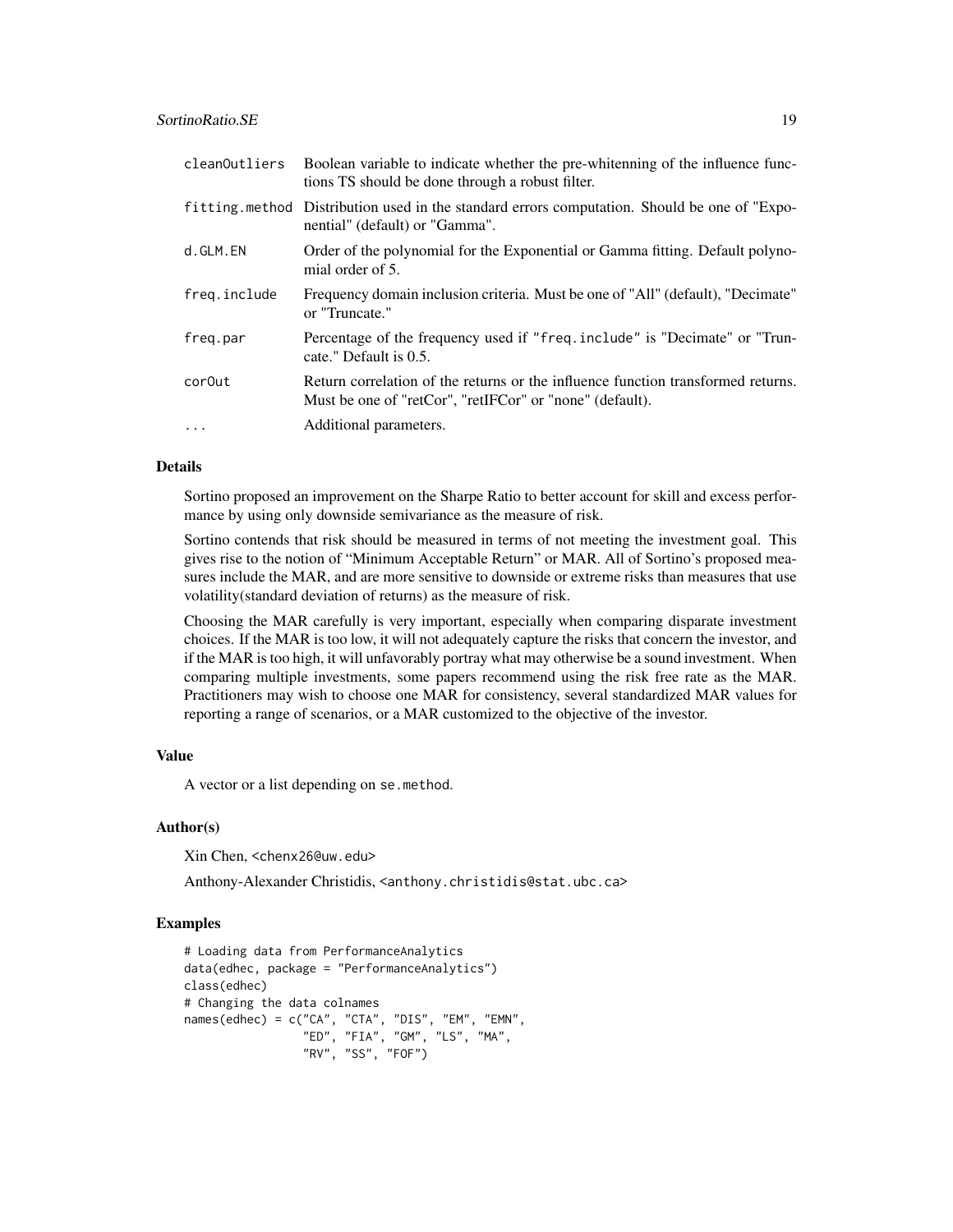```
# Computing the standard errors for
# the two influence functions based approaches
SortinoRatio.SE(edhec[,"CA"], se.method=c("IFiid","IFcorAdapt"),
                cleanOutliers=FALSE,
                fitting.method=c("Exponential", "Gamma")[1])
```
StdDev.SE *Standard Error Estimate for Standard Deviation (StdDev) of Returns*

# Description

StdDev.SE computes the standard error of the standard deviation of the returns.

# Usage

```
StdDev.SE(
  data,
 se.method = c("IFiid", "IFcor", "IFcorAdapt", "IFcorPW", "BOOTiid", "BOOTcor")[1:2],
  cleanOutliers = FALSE,
  fitting.method = c("Exponential", "Gamma")[1],
  d.GLM.EN = 5,
  freq.include = c("All", "Decimate", "Truncate")[1],
  freq.par = 0.5,
  corOut = c("none", "retCor", "retIFCor", "retIFCorPW")[1],
  ...
\mathcal{L}
```

| data          | Data of returns for one or multiple assets or portfolios.                                                                                                                                                                                                       |
|---------------|-----------------------------------------------------------------------------------------------------------------------------------------------------------------------------------------------------------------------------------------------------------------|
| se.method     | A character string indicating which method should be used to compute the<br>standard error of the estimated standard deviation. One or a combination of:<br>"IFiid" (default), "IFcor" (default), "IFcorPW", "IFcorAdapt" (default), "B00Tiid"<br>or "B00Tcor". |
| cleanOutliers | Boolean variable to indicate whether the pre-whitenning of the influence func-<br>tions TS should be done through a robust filter.                                                                                                                              |
|               | fitting method Distribution used in the standard errors computation. Should be one of "Expo-<br>nential" (default) or "Gamma".                                                                                                                                  |
| d.GLM.EN      | Order of the polynomial for the Exponential or Gamma fitting. Default polyno-<br>mial order of 5.                                                                                                                                                               |
| freq.include  | Frequency domain inclusion criteria. Must be one of "All" (default), "Decimate"<br>or "Truncate."                                                                                                                                                               |
| freq.par      | Percentage of the frequency used if "freq.include" is "Decimate" or "Trun-<br>cate." Default is 0.5.                                                                                                                                                            |
| cor0ut        | Return correlation of the returns or the influence function transformed returns.<br>Must be one of "retCor", "retIFCor" or "none" (default).                                                                                                                    |
| $\cdots$      | Additional parameters.                                                                                                                                                                                                                                          |

<span id="page-19-0"></span>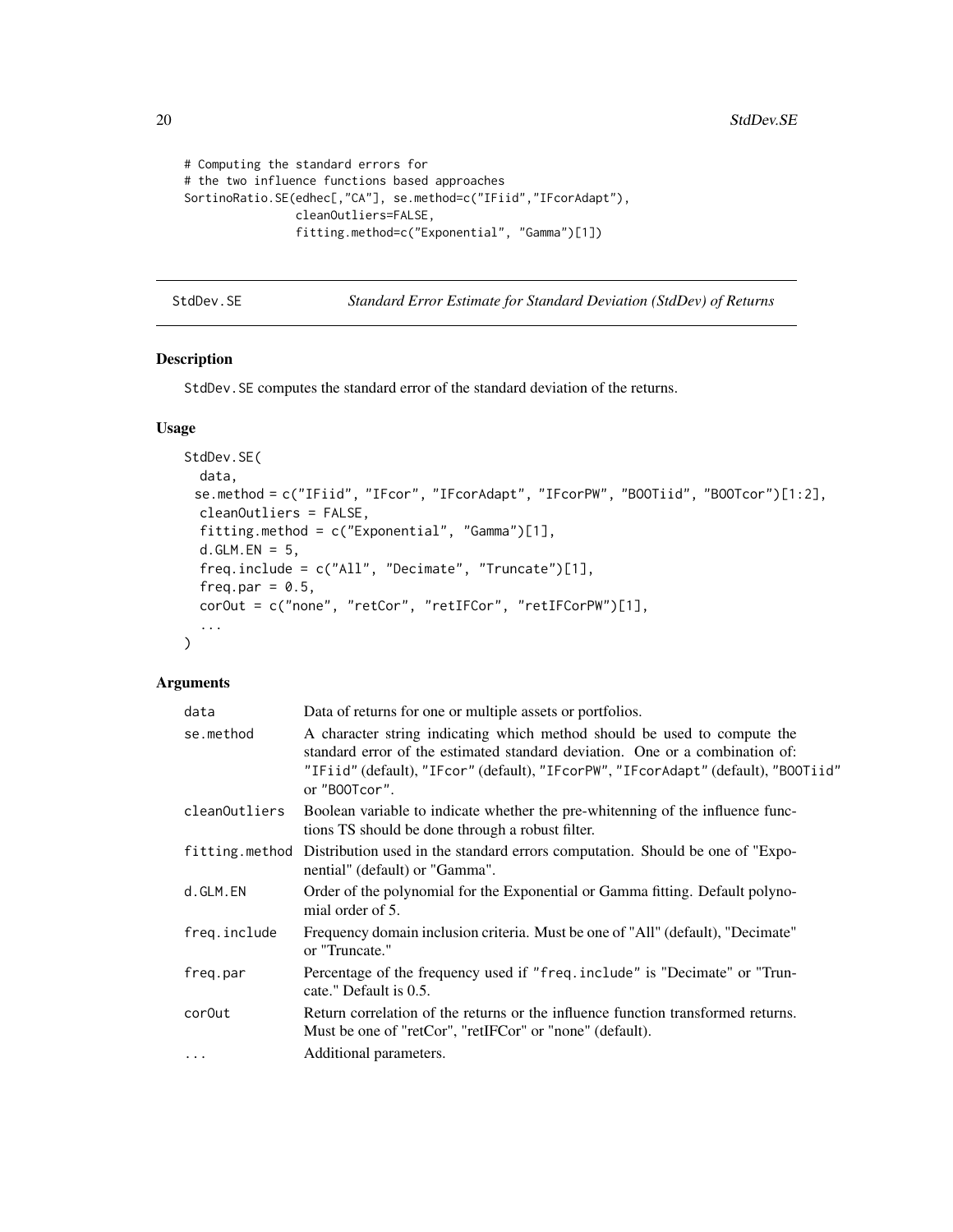#### <span id="page-20-0"></span> $VaR.SE$  21

# Value

A vector or a list depending on se.method.

# Author(s)

Xin Chen, <chenx26@uw.edu>

Anthony-Alexander Christidis, <anthony.christidis@stat.ubc.ca>

#### Examples

```
# Loading data from PerformanceAnalytics
data(edhec, package = "PerformanceAnalytics")
class(edhec)
# Changing the data colnames
names(edhec) = c("CA", "CTA", "DIS", "EM", "EMN",
                 "ED", "FIA", "GM", "LS", "MA",
                 "RV", "SS", "FOF")
# Computing the standard errors for
# the two influence functions based approaches
StdDev.SE(edhec, se.method=c("IFiid","IFcor","IFcorAdapt"),
          cleanOutliers=FALSE,
          fitting.method=c("Exponential", "Gamma")[1])
```
VaR.SE *Standard Error Estimate for Value-at-Risk (VaR) of Returns*

#### Description

VaR.SE computes the standard error of the value-at-risk of the returns.

#### Usage

```
VaR.SE(
  data = NULL,p = 0.95,
 se.method = c("IFiid", "IFcor", "IFcorAdapt", "IFcorPW", "BOOTiid", "BOOTcor")[1:2],
  cleanOutliers = FALSE,
  fitting.method = c("Exponential", "Gamma")[1],
  d.GLM.EN = 5,
  freq.include = c("All", "Decimate", "Truncate")[1],
  freq.par = 0.5,
  corOut = c("none", "retCor", "retIFCor", "retIFCorPW")[1],
  ...
)
```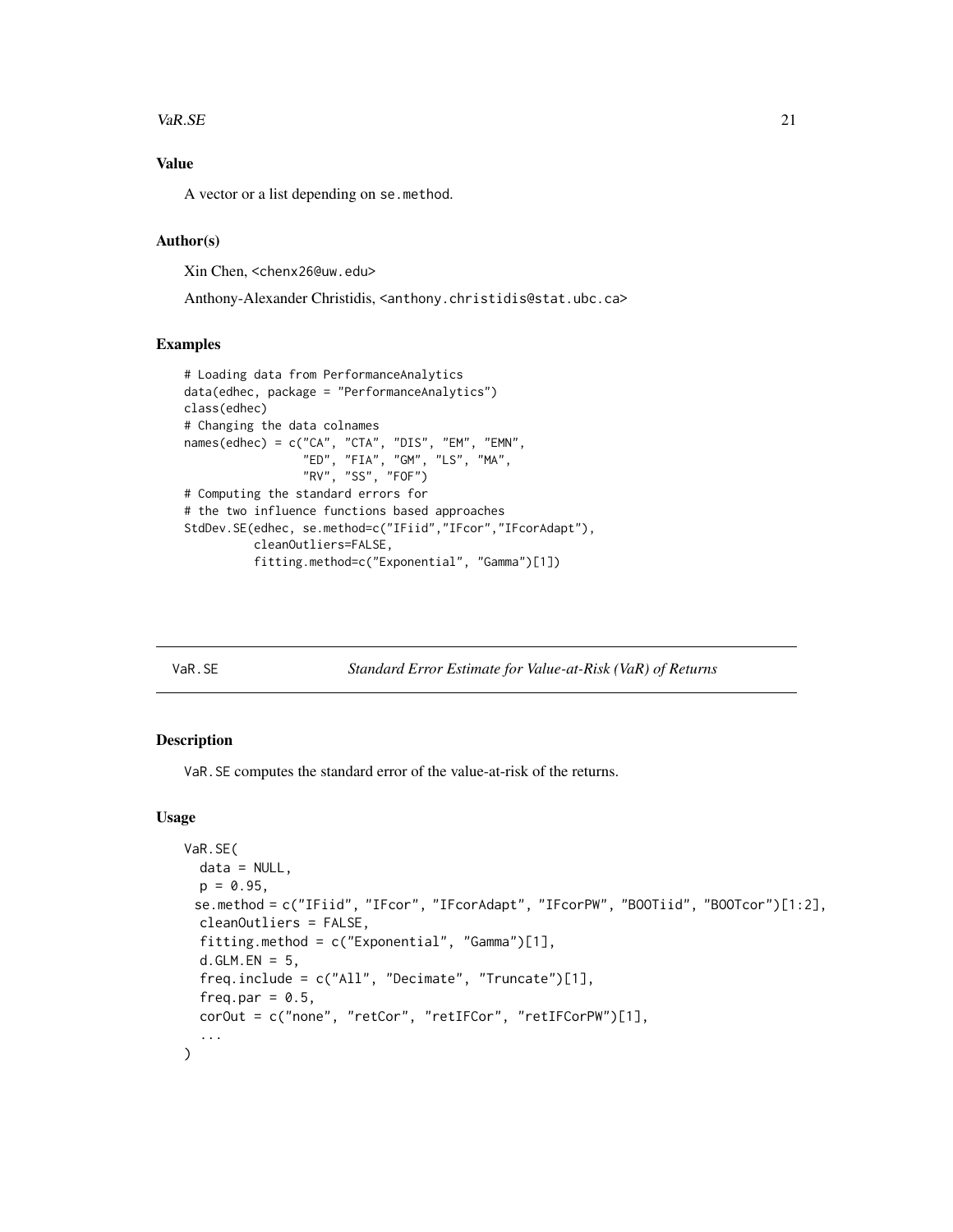#### <span id="page-21-0"></span>Arguments

| data          | Data of returns for one or multiple assets or portfolios.                                                                                                                                                                                             |
|---------------|-------------------------------------------------------------------------------------------------------------------------------------------------------------------------------------------------------------------------------------------------------|
| p             | Confidence level for calculation. Default is $p=0.95$ .                                                                                                                                                                                               |
| se.method     | A character string indicating which method should be used to compute the<br>standard error of the estimated standard deviation. One or a combination of:<br>"IFiid" (default), "IFcor" (default), "IFcorPW", "IFcorAdapt", "BOOTiid"<br>or "B00Tcor". |
| cleanOutliers | Boolean variable to indicate whether the pre-whitenning of the influence func-<br>tions TS should be done through a robust filter.                                                                                                                    |
|               | fitting method Distribution used in the standard errors computation. Should be one of "Expo-<br>nential" (default) or "Gamma".                                                                                                                        |
| d.GLM.EN      | Order of the polynomial for the Exponential or Gamma fitting. Default polyno-<br>mial order of 5.                                                                                                                                                     |
| freq.include  | Frequency domain inclusion criteria. Must be one of "All" (default), "Decimate"<br>or "Truncate."                                                                                                                                                     |
| freq.par      | Percentage of the frequency used if "freq.include" is "Decimate" or "Trun-<br>cate." Default is 0.5.                                                                                                                                                  |
| cor0ut        | Return correlation of the returns or the influence function transformed returns.<br>Must be one of "retCor", "retIFCor" or "none" (default).                                                                                                          |
| $\ddots$ .    | Additional parameters.                                                                                                                                                                                                                                |

#### Value

A vector or a list depending on se.method.

#### Background

This function provides several estimation methods for the Value at Risk (typically written as VaR) of a return series and the Component VaR of a portfolio. Take care to capitalize VaR in the commonly accepted manner, to avoid confusion with var (variance) and VAR (vector auto-regression). VaR is an industry standard for measuring downside risk. For a return series, VaR is defined as the high quantile (e.g.  $\sim$  a 95 quantile) of the negative value of the returns. This quantile needs to be estimated. With a sufficiently large data set, you may choose to utilize the empirical quantile calculated using [quantile](#page-0-0). More efficient estimates of VaR are obtained if a (correct) assumption is made on the return distribution, such as the normal distribution. If your return series is skewed and/or has excess kurtosis, Cornish-Fisher estimates of VaR can be more appropriate. For the VaR of a portfolio, it is also of interest to decompose total portfolio VaR into the risk contributions of each of the portfolio components. For the above mentioned VaR estimators, such a decomposition is possible in a financially meaningful way.

#### Note

The option to invert the VaR measure should appease both academics and practitioners. The mathematical definition of VaR as the negative value of a quantile will (usually) produce a positive number. Practitioners will argue that VaR denotes a loss, and should be internally consistent with the quantile (a negative number). For tables and charts, different preferences may apply for clarity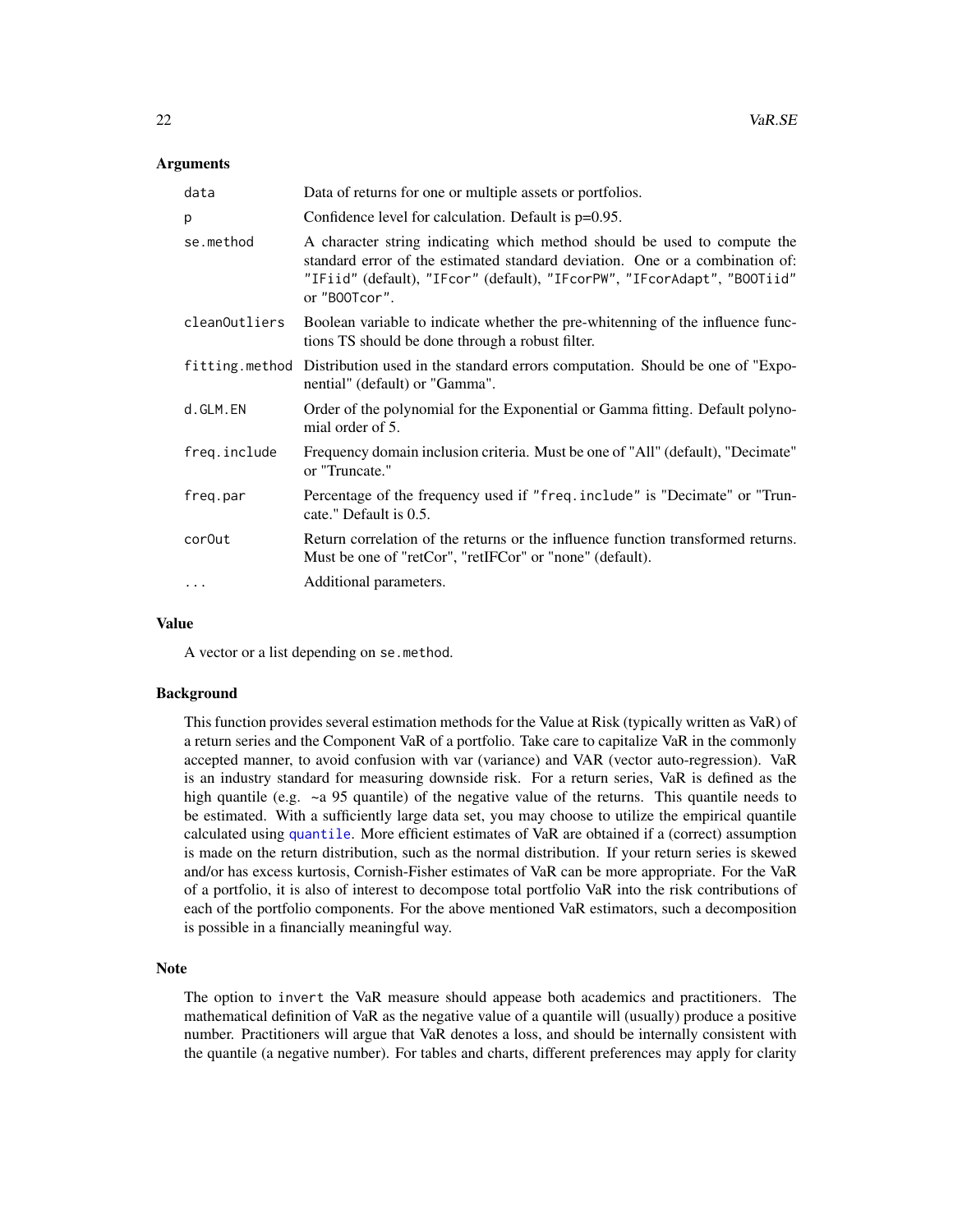and compactness. As such, we provide the option, and set the default to TRUE to keep the return consistent with prior versions of PerformanceAnalytics, but make no value judgment on which approach is preferable.

The prototype of the univariate Cornish Fisher VaR function was completed by Prof. Diethelm Wuertz. All corrections to the calculation and error handling are the fault of Brian Peterson.

#### Author(s)

Anthony-Alexander Christidis, <anthony.christidis@stat.ubc.ca>

#### References

Boudt, Kris, Peterson, Brian, and Christophe Croux. 2008. Estimation and decomposition of downside risk for portfolios with non-normal returns. 2008. The Journal of Risk, vol. 11, 79-103.

Cont, Rama, Deguest, Romain and Giacomo Scandolo. Robustness and sensitivity analysis of risk measurement procedures. Financial Engineering Report No. 2007-06, Columbia University Center for Financial Engineering.

Denton M. and Jayaraman, J.D. Incremental, Marginal, and Component VaR. Sunguard. 2004.

Epperlein, E., Smillie, A. Cracking VaR with kernels. RISK, 2006, vol. 19, 70-74.

Gourieroux, Christian, Laurent, Jean-Paul and Olivier Scaillet. Sensitivity analysis of value at risk. Journal of Empirical Finance, 2000, Vol. 7, 225-245.

Keel, Simon and Ardia, David. Generalized marginal risk. Aeris CAPITAL discussion paper.

Laurent Favre and Jose-Antonio Galeano. Mean-Modified Value-at-Risk Optimization with Hedge Funds. Journal of Alternative Investment, Fall 2002, v 5.

Martellini, Lionel, and Volker Ziemann. Improved Forecasts of Higher-Order Comoments and Implications for Portfolio Selection. 2007. EDHEC Risk and Asset Management Research Centre working paper.

Zangari, Peter. A VaR Methodology for Portfolios that include Options. 1996. RiskMetrics Monitor, First Quarter, 4-12.

Rockafellar, Terry and Uryasev, Stanislav. Optimization of Conditional VaR. The Journal of Risk, 2000, vol. 2, 21-41.

Dowd, Kevin. Measuring Market Risk, John Wiley and Sons, 2010.

Jorian, Phillippe. Value at Risk, the new benchmark for managing financial risk. 3rd Edition, McGraw Hill, 2006.

Hallerback, John. "Decomposing Portfolio Value-at-Risk: A General Analysis", 2003. The Journal of Risk vol 5/2.

Yamai and Yoshiba (2002). "Comparative Analyses of Expected Shortfall and Value-at-Risk: Their Estimation Error, Decomposition, and Optimization", Bank of Japan.

```
# Loading data from PerformanceAnalytics
data(edhec, package = "PerformanceAnalytics")
class(edhec)
# Changing the data colnames
```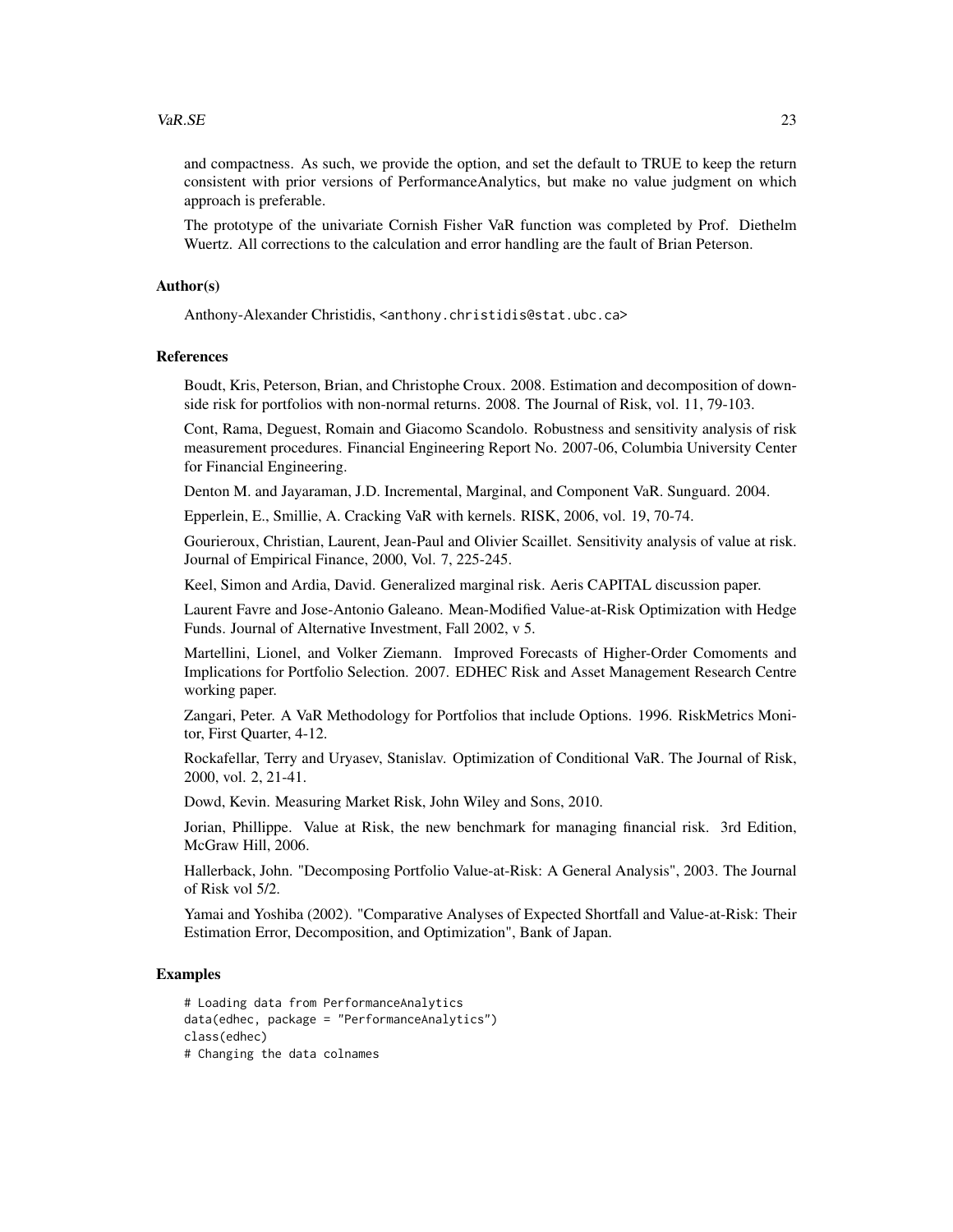```
names(edhec) = c("CA", "CTA", "DIS", "EM", "EMN",
                 "ED", "FIA", "GM", "LS", "MA",
                 "RV", "SS", "FOF")
# Computing the standard errors for
# the two influence functions based approaches
VaR.SE(edhec, se.method=c("IFiid","IFcor"),
       cleanOutliers=FALSE,
       fitting.method=c("Exponential", "Gamma")[1])
```
VaRratio.SE *Standard Error Estimate for Value-at-Risk Ratio (VaRratio) of Returns*

#### Description

VaRratio.SE computes the standard error of the value-at-risk ratio of the returns.

#### Usage

```
VaRratio.SE(
  data,
 alpha = 0.1,
 rf = 0,
 se.method = c("IFiid", "IFcor", "IFcorAdapt", "IFcorPW", "BOOTiid", "BOOTcor")[c(1,
    3)],
  cleanOutliers = FALSE,
  fitting.method = c("Exponential", "Gamma")[1],
  d.GLM.EN = 5,
  freq.include = c("All", "Decimate", "Truncate")[1],
  freq.par = 0.5,
  corOut = c("none", "retCor", "retIFCor", "retIFCorPW")[1],
  ...
)
```

| data          | Data of returns for one or multiple assets or portfolios.                                                                                                                                                                                             |
|---------------|-------------------------------------------------------------------------------------------------------------------------------------------------------------------------------------------------------------------------------------------------------|
| alpha         | The tail probability of interest.                                                                                                                                                                                                                     |
| rf            | Risk-free interest rate.                                                                                                                                                                                                                              |
| se.method     | A character string indicating which method should be used to compute the<br>standard error of the estimated standard deviation. One or a combination of:<br>"IFiid" (default), "IFcor", "IFcorPW", "IFcorAdapt" (default), "BOOTiid"<br>or "B00Tcor". |
| cleanOutliers | Boolean variable to indicate whether the pre-whitenning of the influence func-<br>tions TS should be done through a robust filter.                                                                                                                    |
|               | fitting method Distribution used in the standard errors computation. Should be one of "Expo-<br>nential" (default) or "Gamma".                                                                                                                        |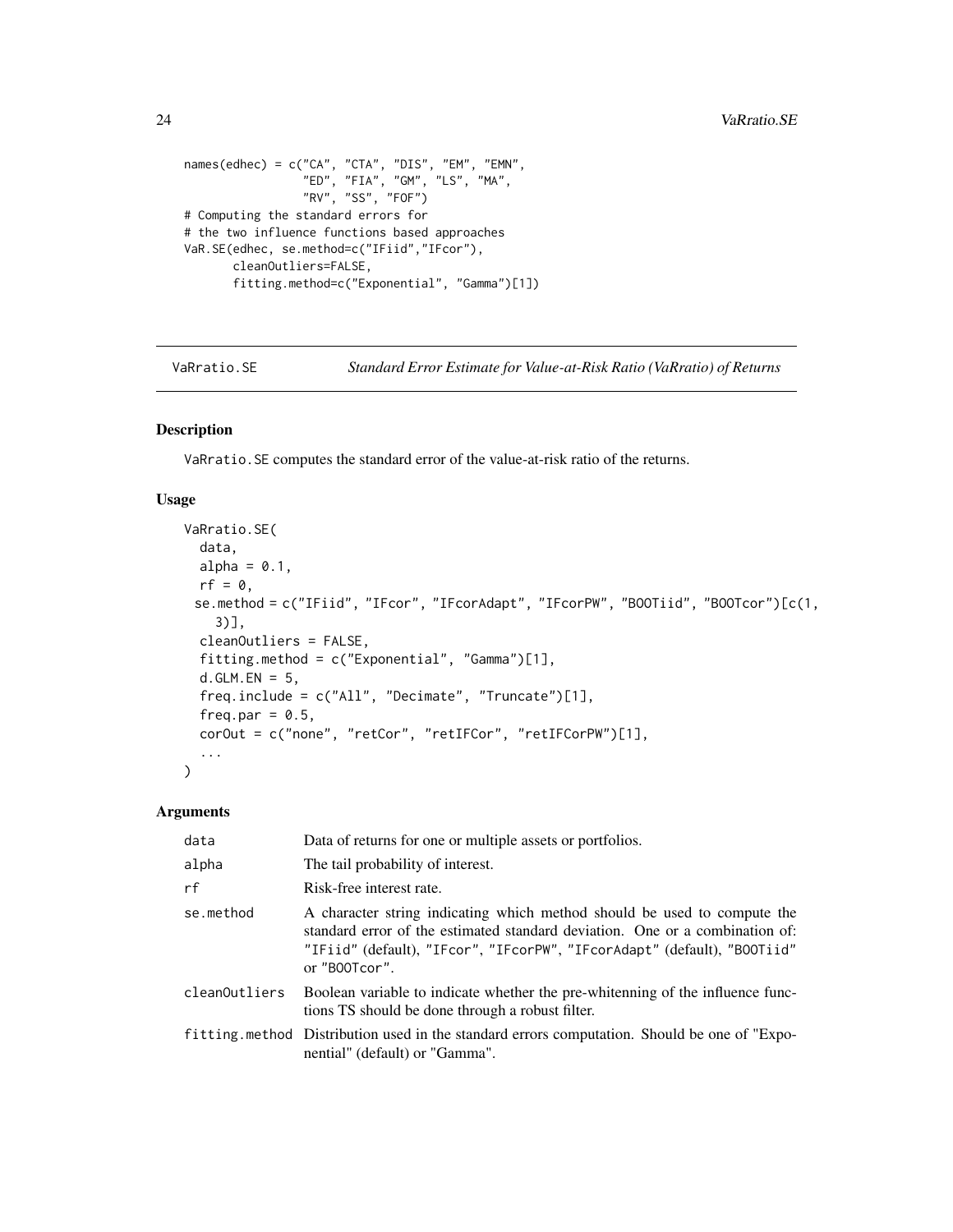# VaRratio.SE 25

| d.GLM.EN     | Order of the polynomial for the Exponential or Gamma fitting. Default polyno-<br>mial order of 5.                                            |
|--------------|----------------------------------------------------------------------------------------------------------------------------------------------|
| freq.include | Frequency domain inclusion criteria. Must be one of "All" (default), "Decimate"<br>or "Truncate."                                            |
| freg.par     | Percentage of the frequency used if "freq.include" is "Decimate" or "Trun-<br>cate." Default is 0.5.                                         |
| corOut       | Return correlation of the returns or the influence function transformed returns.<br>Must be one of "retCor", "retIFCor" or "none" (default). |
| $\cdot$      | Additional parameters.                                                                                                                       |

# Value

A vector or a list depending on se.method.

# Author(s)

Anthony-Alexander Christidis, <anthony.christidis@stat.ubc.ca>

```
# Loading data from PerformanceAnalytics
data(edhec, package = "PerformanceAnalytics")
class(edhec)
# Changing the data colnames
names(edhec) = c("CA", "CTA", "DIS", "EM", "EMN",
                 "ED", "FIA", "GM", "LS", "MA",
                 "RV", "SS", "FOF")
# Computing the standard errors for
# the two influence functions based approaches
VaRratio.SE(edhec, se.method=c("IFiid","IFcorAdapt"),
            cleanOutliers=FALSE,
            fitting.method=c("Exponential", "Gamma")[1])
```